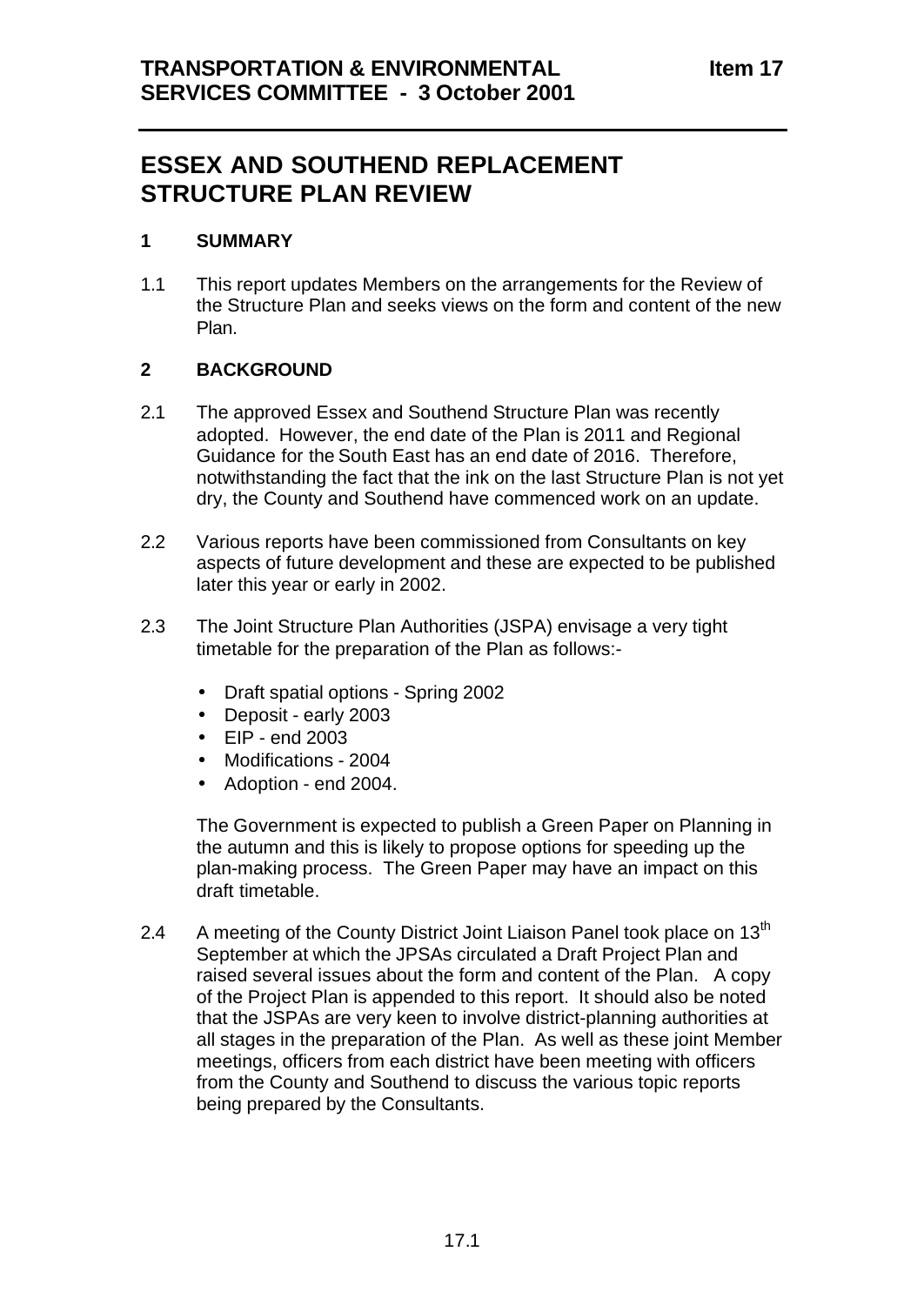## **3 ISSUES**

- 3.1 The JSPAs envisage the following issues will be central to a review of the Structure Plan:
	- Economic growth
	- Nature of employment
	- Influence of London
	- Stanstead
	- Thames Gateway
	- Haven ports
	- New housing distribution
	- Notion of environmental capacity
	- Function of rural areas
	- Green Belt spatial implications
	- Urban renewal versus greenfield development
	- Future rail provision
	- Missing road links ?
	- River Crossing
	- Town Centre congestion
	- Links with Europe

This list of issues appears to cover the aspects of any review of the Structure Plan. It is considered that the key to putting together a coherent review of the Plan is for the JSPAs to focus on developing a truly spatial strategy for the county.

## *Alter or Replace?*

3.2 There are two options open to the JSP Authorities in reviewing the Plan: either to replace the existing Plan or to alter it. Whilst an alteration might be a simpler task, there is no doubt that fundamental issues must be considered for the next Plan and, on that basis, a replacement would seem most appropriate. This would also provide an opportunity to considerably simplify and shorten the Plan with more focus on truly strategic issues.

## *Plan Period?*

3.3 The timescale for the next Plan must also be determined. Given that Regional Guidance is available to 2016, this provides a starting point. However, it is essential for the Plan, to be effective, to take a long-term view and, therefore, an end date of at least 2021 would seem most appropriate.

## *Should the Plan be locational?*

3.4 The JSPAs are interested to know if there are views from the Districts on whether the Structure Plan should be more 'locational' in the Guidance it provides. For example, should the Plan indicate in broad terms the location for new housing in each District? There is some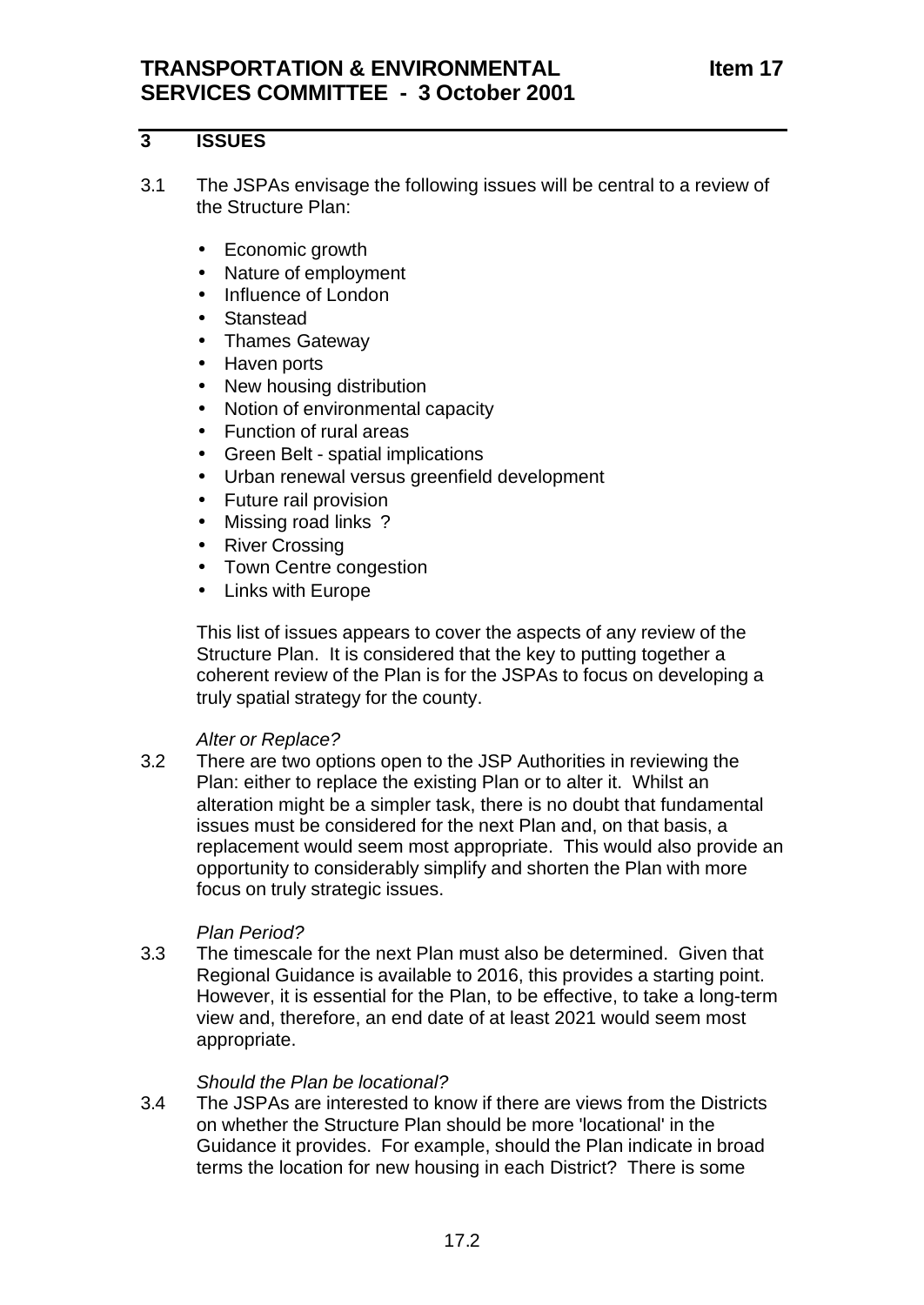# **TRANSPORTATION & ENVIRONMENTAL SERVICES COMMITTEE - 3 October 2001**

justification for major strategic allocations for housing employment, etc, to include advice on 'location'. However, where proposed allocations are modest, it is considered that location should remain as matter for Local Plans.

## *Timetable for the review*

3.5 The timetable for the review of the Structure Plan does on the face of it seem to be a trifle ambitious. However, of more serious concern is the fact that the next Structure Plan may very well be published at the same time that the Rochford Local Plan is being scrutinised at public inquiry. This could make for difficulties, particularly with regard to future housing allocations, given that the next Local Plan will have an end date of 2011. It is suggested that the JSPAs need to be made aware of this concern and to consider options to respond to the problem.

## **4 RECOMMENDATION**

It is proposed that the Committee **RESOLVES**

That, subject to additional comments from Members, the Joint Structure Plan Authorities be informed of this Council's thoughts on the form and contents of the next Essex and Southend Structure Plan. (HPS)

Shaun Scrutton

Head of Planning Services

\_\_\_\_\_\_\_\_\_\_\_\_\_\_\_\_\_\_\_\_\_\_\_\_\_\_\_\_\_\_\_\_\_\_\_\_\_\_\_\_\_\_\_\_\_\_\_\_\_\_\_\_\_\_\_\_\_\_\_\_\_\_

## **Background Papers:**

Essex and Southend-on-Sea Replacement Structure Plan Review Draft Project Plan 2001

For further information please contact Shaun Scrutton on:-

Tel:- 01702 318100 E-Mail:- shaun.scrutton@rochford.gov.uk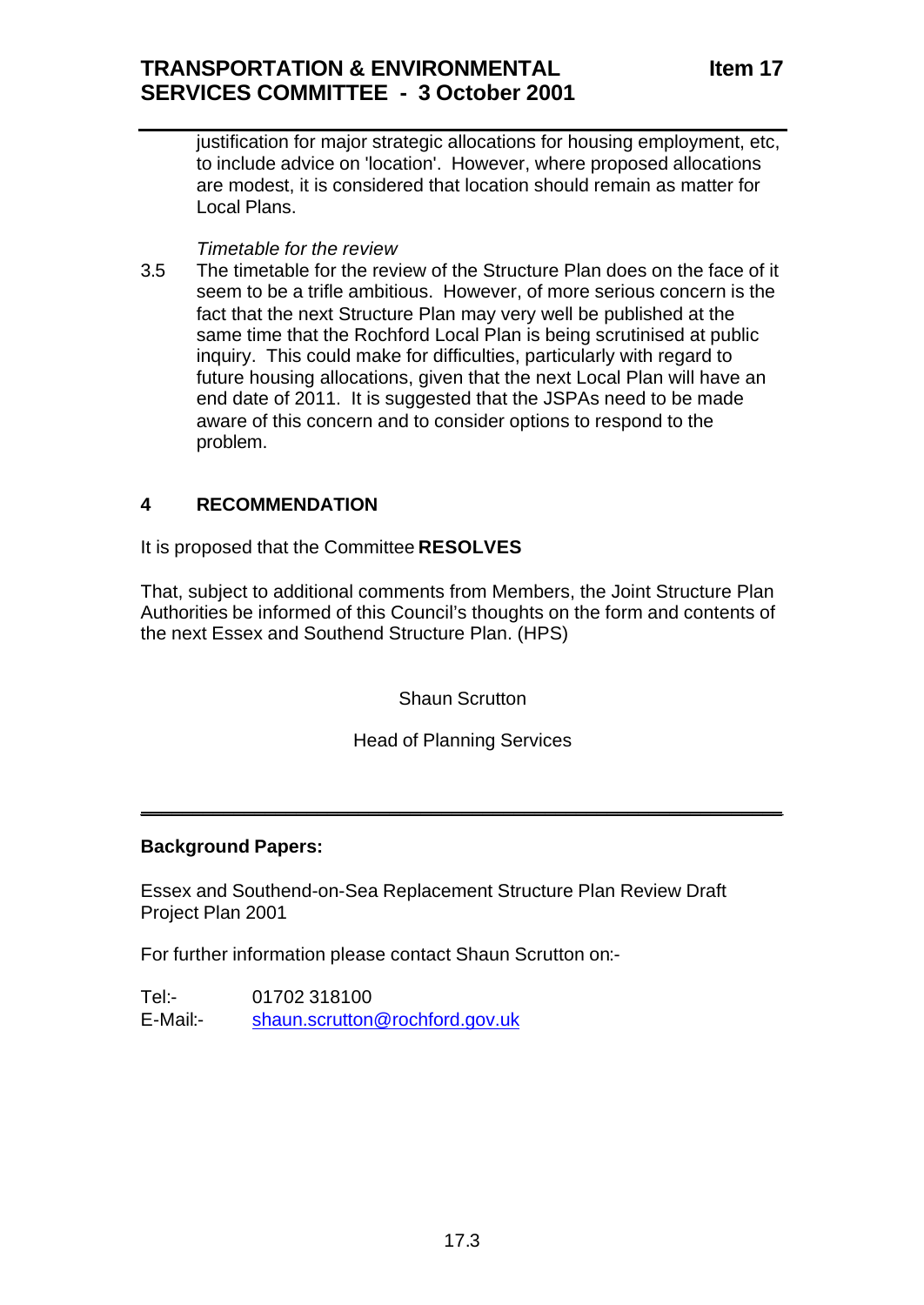# **TRANSPORTATION & ENVIRONMENTAL SERVICES COMMITTEE - 3 OCTOBER 2001**

## ESSEX AND SOUTHEND ON SEA REPLACEMENT **STRUCTURE PLAN - REVIEW**

## DRAFT PROJECT PLAN **JULY 2001**

D. WATTS, MRTPI, FRICS, FIMgt Director of Technical Services Southend on Sea Borough Council PO Box 6 Clvic Centre Victoria Avenue Southend on Sea

J.

 $\frac{1}{4}$  ,  $\frac{1}{4}$  ,  $\frac{1}{4}$ 

M. BURCHELL, BA, MA, MRTPI Director of Environmental Services Essex County Council County Hall Chelmsford CM1 IOH

> $\mathbf{u} = \mathbf{u}$  $\mathcal{L}$

 $\sim$ 

 $\bar{L}$  :

 $17.4$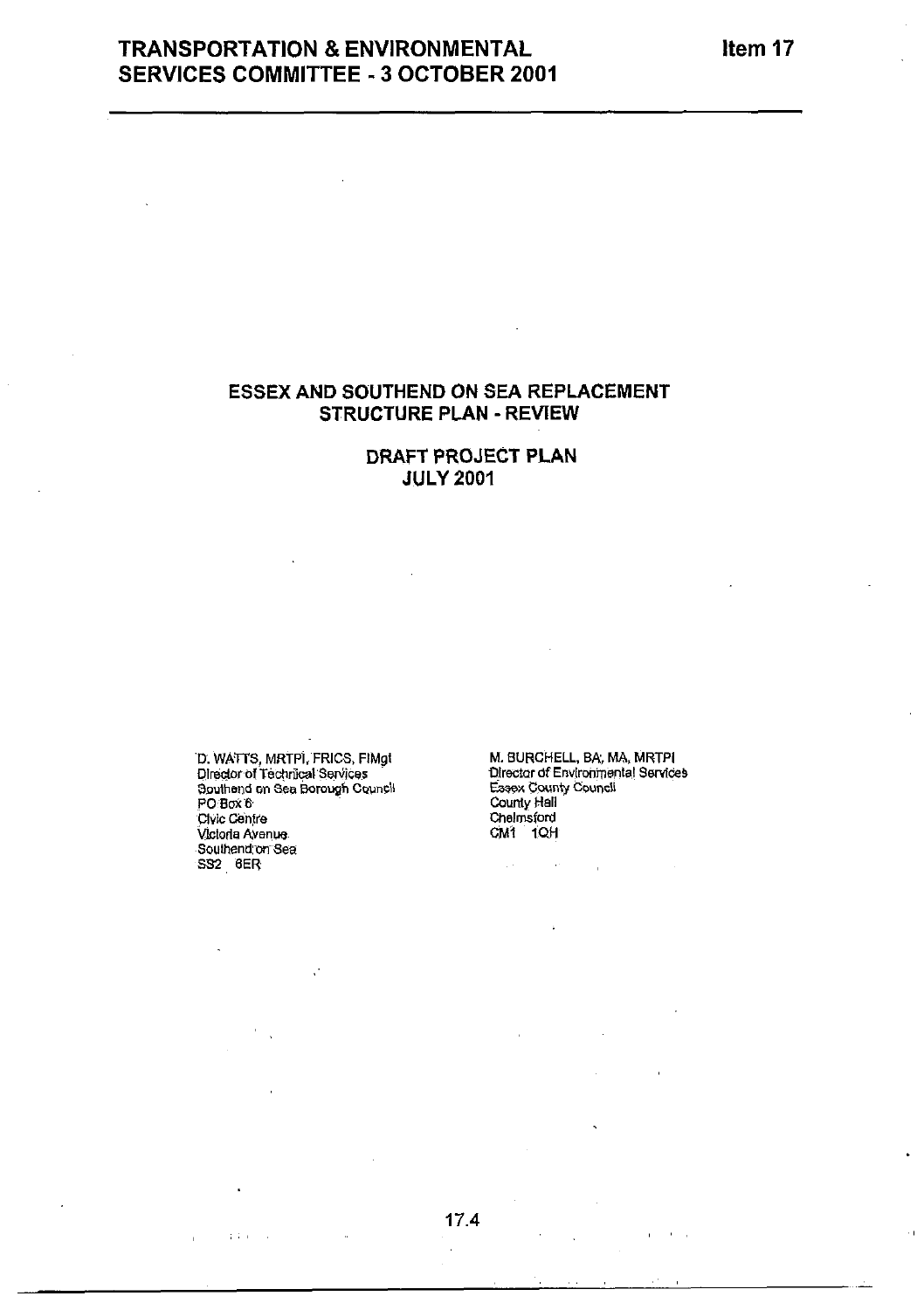#### **ESSEX AND SOUTHEND ON SEA** REPLACEMENT STRUCTURE PLAN REVIEW

#### DRAFT PROJECT PLAN

- 1. Introduction
- $2.$ The need for a review
- 3. Main review lasues
- 4. Sustainability appraisal
- 5. Consultation and participation
- 6, Programme and timescale
- $\overline{L}$ Resources

Background documents

Annex: Structure Plan Preparation Process

Besex and Southend on Sea Replacement Structure Plan Review<br>Draft Project Plan, July 2001

 $\hat{\alpha}$ 

plan and an

 $\mathbf{I}$ 

 $17.5$  $\hat{\phi}$  , and  $\hat{\phi}$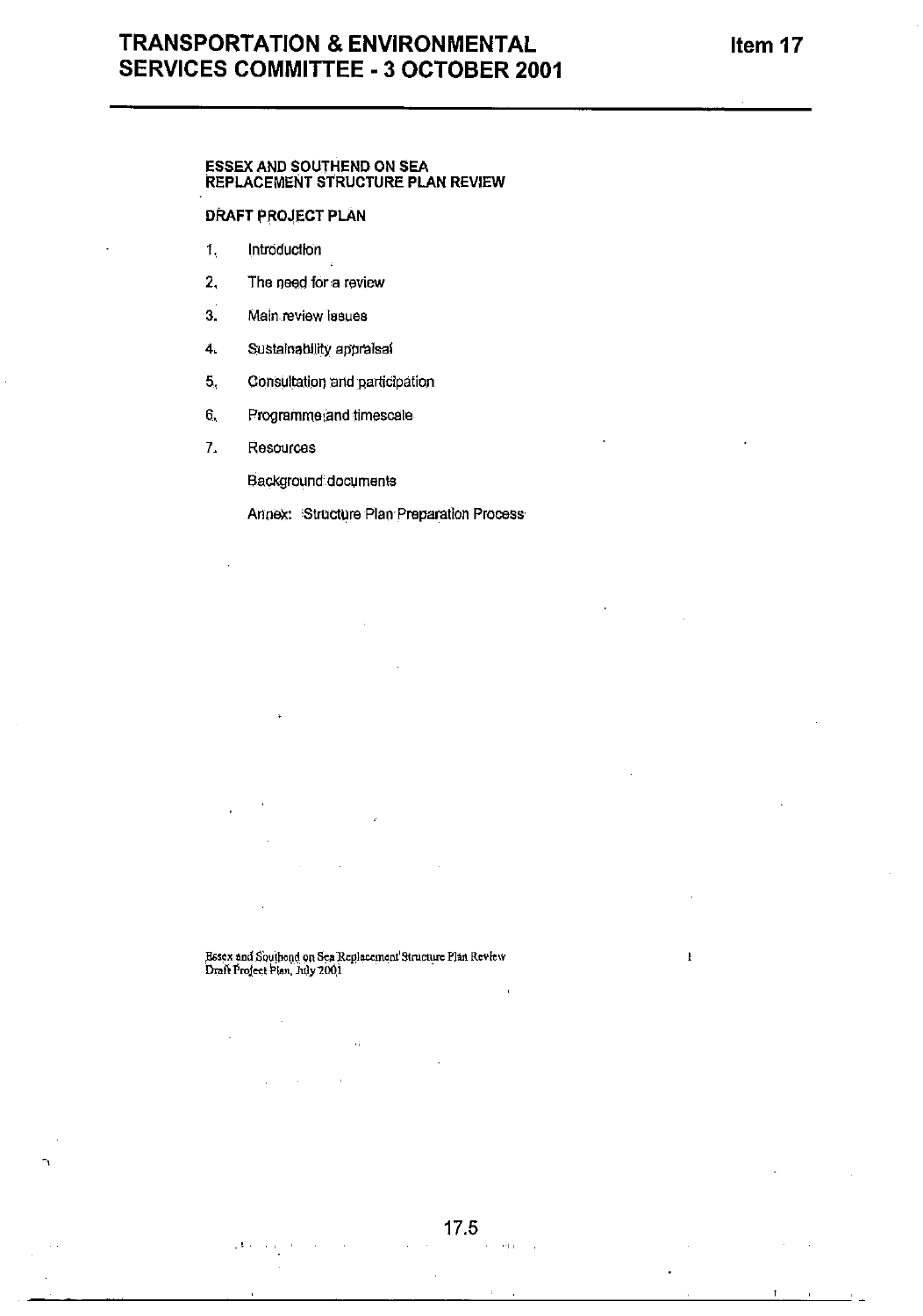#### **INTRODUCTION** 1.

#### Purpose of the Project Plan

- This draft Project Plan has been prepared as a basis for consultation with  $1.1$ the key stakeholders who have an interest in the Structure Plan. It examines the need to review the adopted Replacement Structure Plan. considers the main issues to be addressed, and some of the procedural requirements. It also discusses the review's proposed form and duration. public consultation arrangements, and sets out a proposed indicative timetable. Consideration is also given to the resources required to meet that timetable, and key elements of the project management approach that will be used.
- $4.2$ When finalised, following consultation with key stakeholders, it is intended that the Project Plan will be formally adopted by the Joint Structure Plan Authorities (JSPAs),

#### Role of the Structure Plan

- $1.3$ The Structure Plan is a statutory document and of key importance to the future strategic land-use and transportation planning of the Essex and Southend area. It provides.
	- a sustainable planning strategy for improving the economic and social. health, physical development and environmental protection of Essex and Southend, fooking some 10-15 years ahead to guide the preparation of local plans, local transport plans, and decisions on major planning applications;
	- a context for a wide range of decisions by agencies, businesses and. individuals concerning new development, economic investment, and environmental action:
	- a way of ensuring that the local management of land-use, transportation and resources respects national and regional policy, and there is consistency between local plans for neighbouring areas; and,
	- decisions on where new development of major strategic importance should be located.
- The Structure Plan consists of a written statement of strategic planning  $1.4$ policles supported by a key diagram that illustrates diagrammatically how the plan's policies apply within particular parts of the plan area. Its policies address key strategic matters, setting out a Core Strategy for sustainable

Essex and Southerid on Sex Replacement Structure Plan Review Draft Project Plan, July 2001

ż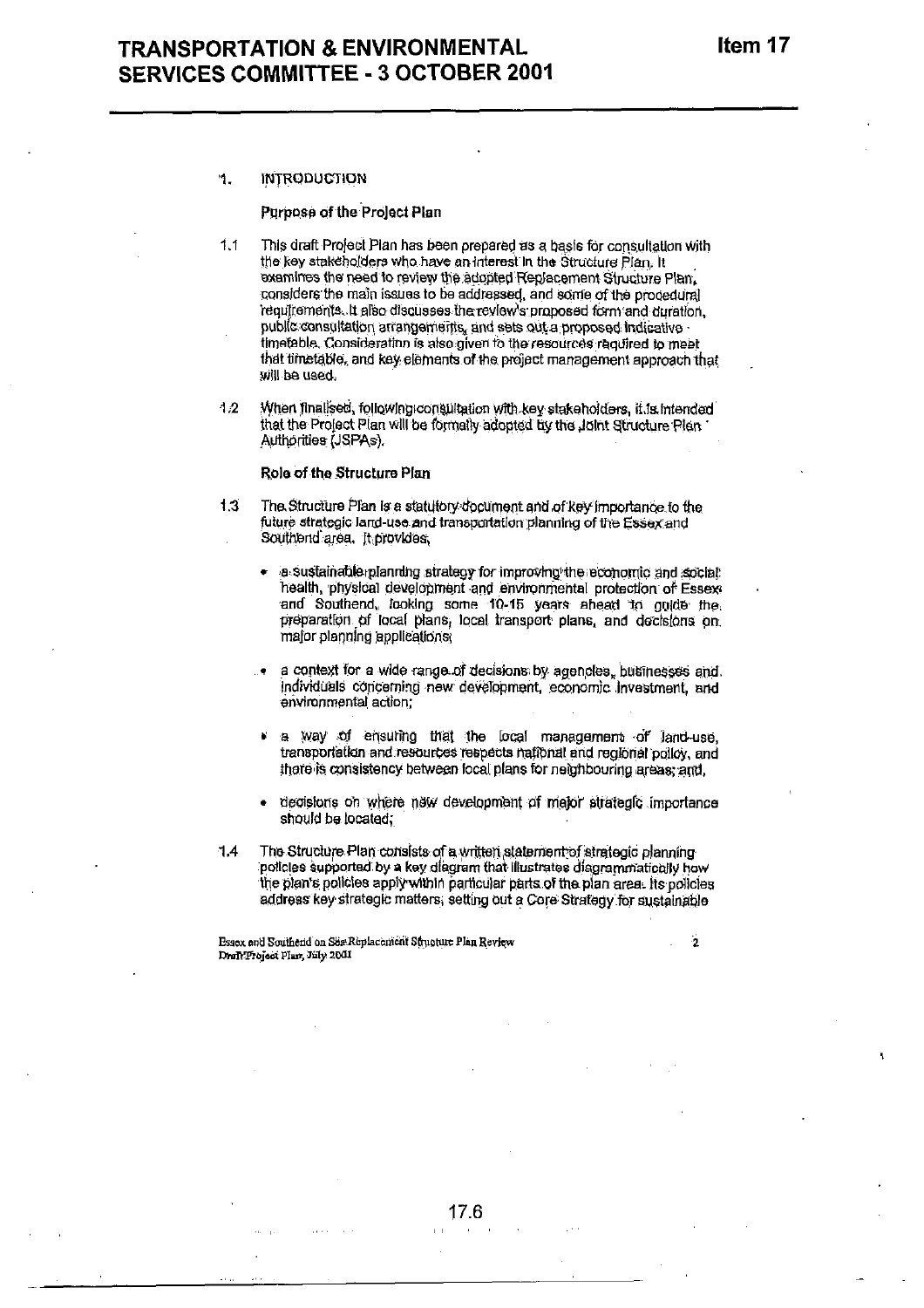$\ddot{\phantom{a}}$ 

development and regeneration, the scale of development provision to be made in each district and where appropriate its broad location, the broad areas of development restraint, and a supporting transport strategy.

#### The Joint Structure Plan Authorities ('Plan Area')

- $1.5$ Essex County Council and Southend on Sea Borough Council are jointly responsible for the preparation, monitoring and review of a Structure Plan covering their combined administrative areas (the "Plan area"). Both local authorities have agreed to jointly progress the Review to adoption. In the remainder of this project brief, reference is made throughout to the Joint Structure Plan Authorities (JSPAs).
- $1.6$ A Joint Advisory Panel of elected members drawn from both local authorities has been established, amongst other things, to steer the Structure Plan process in detail. This Joint Advisory Panel will make recommendations back to the respective parent authorities, to enable both Councils to take the executive decisions on how to take the review process forward.
- The Plan area includes within it twelve district and borough councils who;  $17$ together with Southend on Sea Borough Council, are responsible for preparing district-wide local plans.
- $1.8$ The 'development plan' for the Plan area comprises the existing Replacement Structure Plan (adopted in April 2001), related district local plans in the Plan area, the Essex and Southend Waste Local Plan, and the Essex Minerals Local Plan. Southend on Sea Borough Council has the option of including minerals policies in the district wide local plan.

#### The Project Management Approach

- 1.9 PPG12 "Development Plans' states that the principles of project management should be applied to the preparation of structure plans. Therefore, structure plan authorities should improve the management of their plan preparation process by.
	- Considering how long the plan will take to reach adoption and the staffing resources and budgets that are needed at various stages within the process. This should be done as soon as a decision is taken to prebare a plan, its alteration, or replacement;
	- Publicly adopting a timetable leading to the adoption of the plan at the  $\bullet$ start of the plan preparation process. Such a timetable may need to be indicative until the scale of objections to plan proposals are known:

17.7

Essex and Southend on Sea Replacement Structure Plan Review Draft Project Plan, July 2001

 $\overline{3}$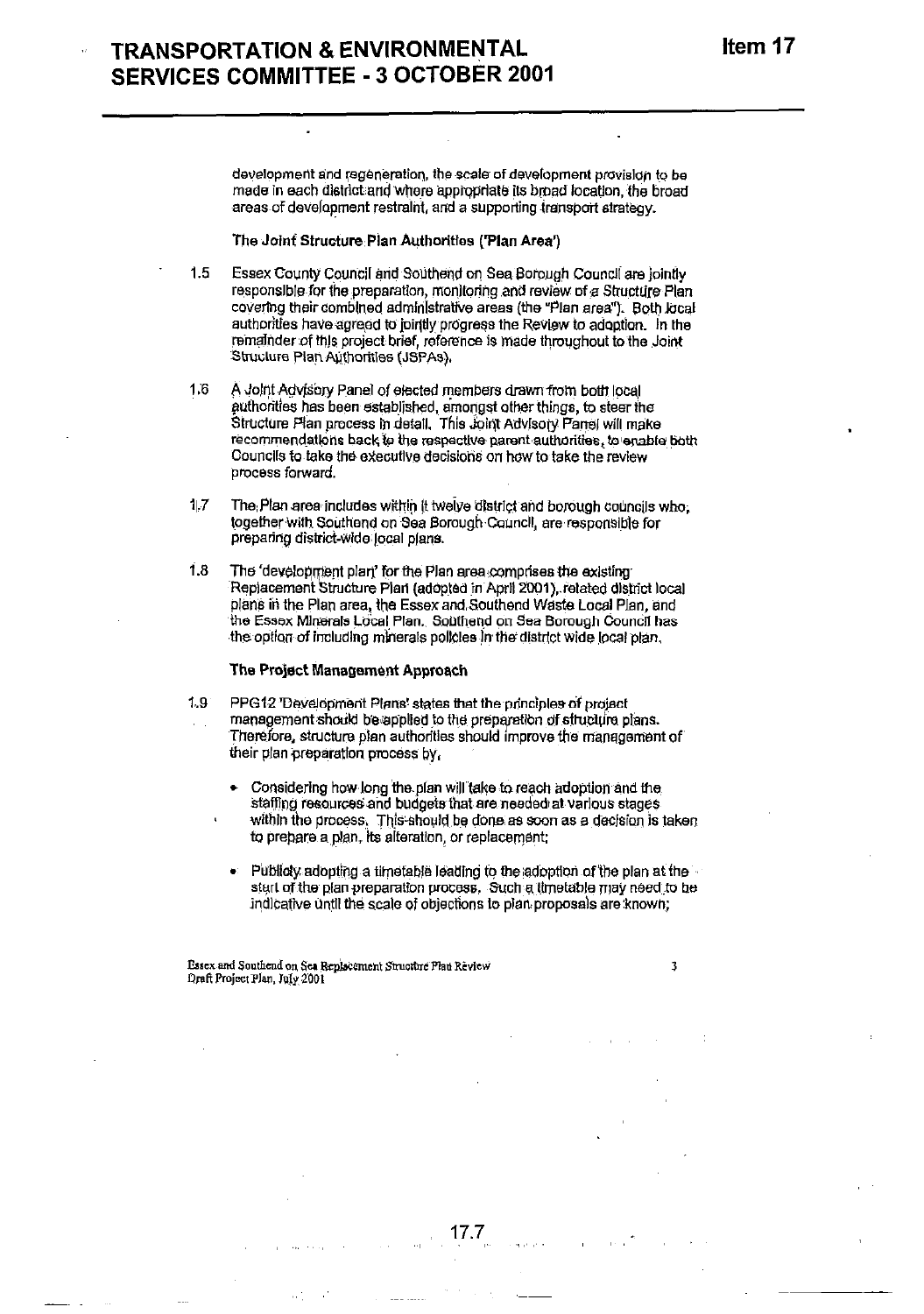- 
- Using principles of good project management to enable monitoring and review of progress towards adoption against the publicly adopted timetable.
- PPG12 states that local authorities should set out a timetable for key  $1.10$ stages in plan preparation and be publicly accountable for any variation from it. This timetable should be prepared in discussion with the Government Office for the East of England (GO-East) and should be adopted fointly by the JSPAs through a formal resolution by each respective Council.
- 1.11 Setting targets, and the measurement of performance against those targets, will need to be consistent with the Best Value framework. The process of preparation, afteration and replacement of development plans. will be subject to fundamental performance reviews, with new targets set for economy, efficiency and effectiveness in local performance plans. Local authorities will be expected to lustify the way in which they choose to carry out their development plan responsibilities.
- 1.12 The Best Value Indicators for Planning include a checklist of best practice to be achieved by development plans. Structure plans should be kept upto-date and relevant by means of a cycle of regular review at least every five years, and if a review has not been adopted within the last five years, there should be a publicly adopted timetable for the adoption of alterations or a replacement plan.

Exsex and Southend on Sea Replacement Structure Plan Review Draft Project Plan, July 2001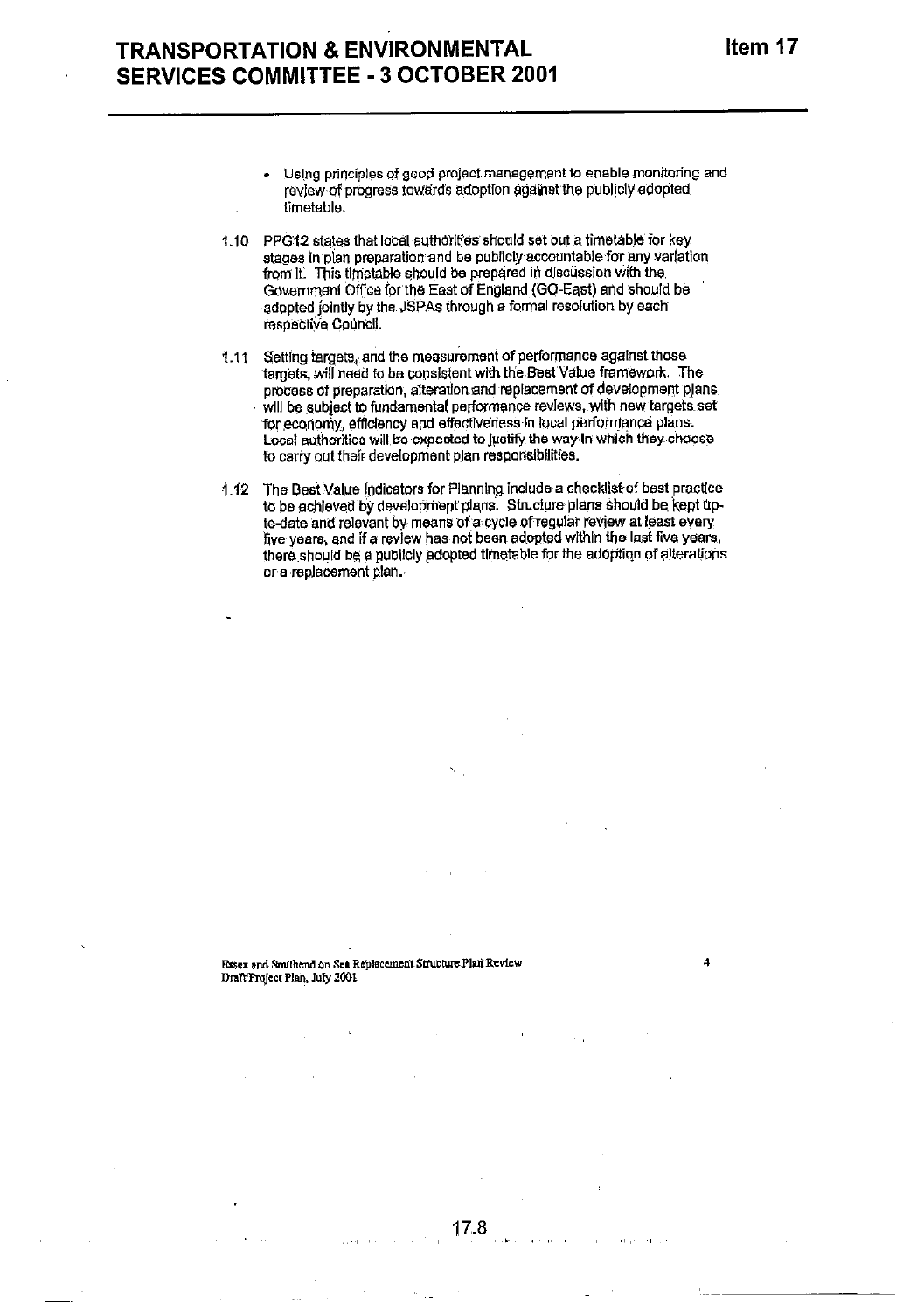#### $2<sub>1</sub>$ THE NEED FOR A REVIEW

#### (i) Ensuring Long-Term Strategic Planning Guidance

- $2.1$ Local planning authorities are legally required to keep all matters under review that are expected to affect the development of their area, or the planning of its development. Although there are no hard and fast rules on how often a plan should be reviewed, which will depend on local circumstances, the government expects that plans should be reviewed in full at least once every five years (see para, 2,23, PPG12; para 1,12 of this report above; and the Best Value framework).
- $2.2$ PPG12 states that structure plans should provide a strategic framework for development for a period of at least 15 years from the base date of the plan. The existing adopted Replacement Structure Plan has a base date of April 1996 and extends up to 2011. There are therefore already only 10 years of the plan-period remaining, and so the Plan will shortly no longer provide the necessary long term strategic planning guidance needed for the Plan area. To comply with PPG12, the Plan will need to be rolledforward to cover the longer term period beyond 2011.
- $2.3$ A key purpose of the review will, therefore, be to roll-forward the planperiod so that it continues to provide the necessary long-term strategic planning guidance for the Plan area.

#### (ii) Responding to New Regional Planning Guidance (RPG)

- Regional Planning Guidance for the South East Region (RPG9) covering  $2.4$ the Plan area was published by the government in March 2001. RPG9 has an end-date of 2016 in relation to its spatial planning strategy. development provision, and transport strategy. An equivalent RPG6 for the three counties and one unitary authority within East Anglia, was published in its final form by the Government in November 2000, and has a similar time horizon to 2016.
- 2.5 Both RPG6 and RPG9 make reference to the rieed for a study of the London-Stansted-Cambridge sub-region to investigate possible options for its long-term development. The primary purpose of the sub-regional study is to inform the preparation of new RPG for the East of England and the Spatial Development Strategy for Greater London. The sub-regional study is likely to report in March 2002. The new RPG for the East of England (to be called RPG14) will determine the future long-term planning strategy for the sub-region.
- $2.6$ Local authorities and other strategic partners, are also currently preparing new strategic quidance for the extended Thames Gateway area covering

Essex and Southend on Sea Replacement Structure Plan Review Draft Profect Plan, July 2001

 $\tilde{\mathbf{y}}$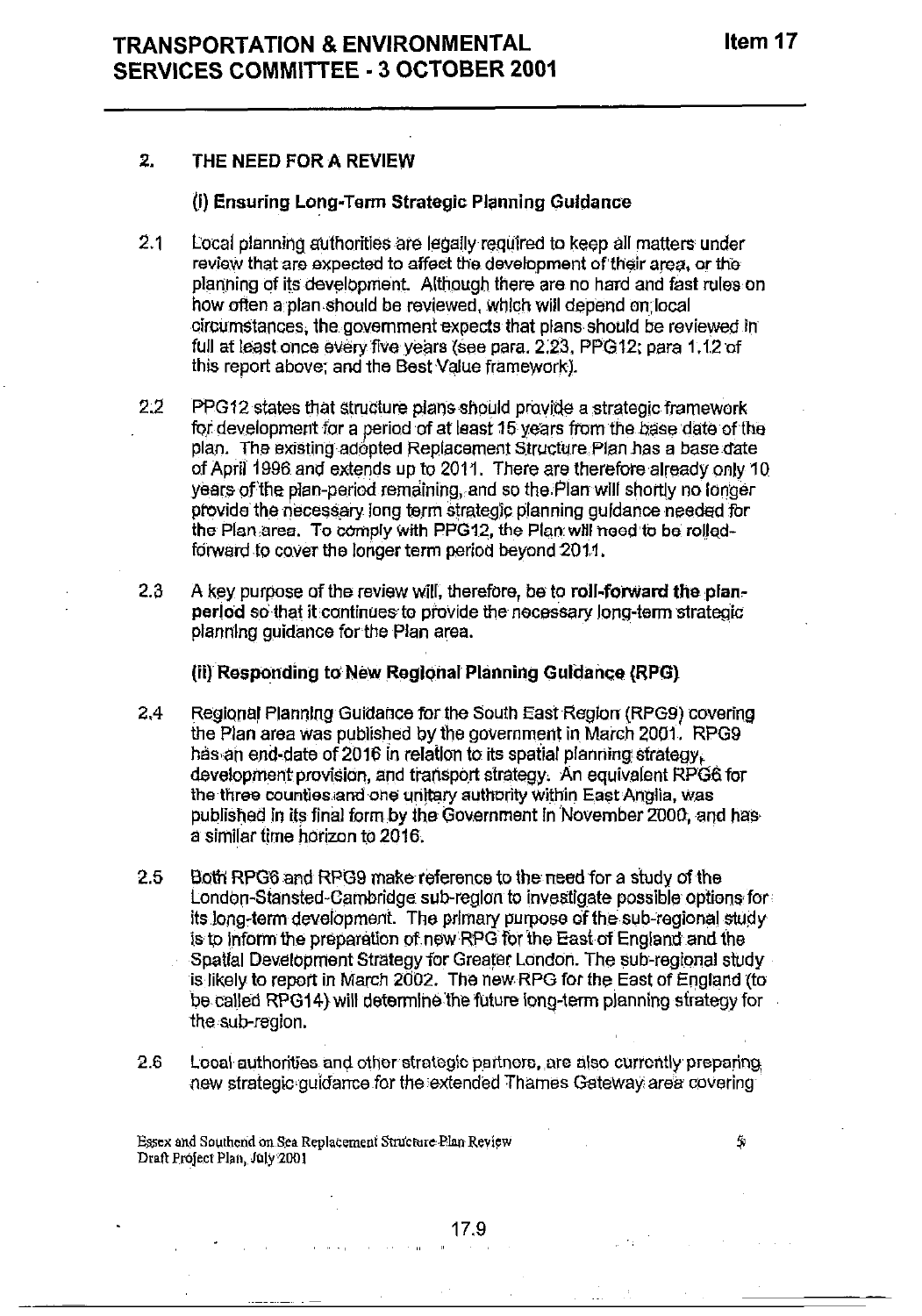South Essex and Southend. This will cover long-term land-use development, transportation and infrastructure investment, environmental and other measures within the area. It is likely to be published during Spring 2002 and will inform the preparation of the new RPG for the East of England and reviews of development plans within the area.

- $2.7$ The new regional planning body for the East of England (the East of England Local Government Conference - EELGC) is unlikely to bring forward a draft RPG14 for its region until about 2003/2004, with a time horizon for the period beyond 2016 - currently unspecified but could extend to 2025. This will probably be too late to fully inform an early review of the Structure Plan. Draft RPG14 will have to be sublect to a public examination, proposed changes, and public consultation before the government approves it. Nevertheless, it might be possible depending on the circumstances at the time, to incorporate key elements of the newly emerging RPG during later stages of the Structure Plan review process.
- $2.8$ The EELGC will, however, prepare a Transitional Regional Transport Strategy (TRTS) for the new region by Autumn 2001 for submission to GO-East for approval. An early review of the Structure Plan would need to reflect the transport guidance included in the approved TRTS.
- $2.9$ Therefore, a key purpose of the review will be to update the strategic development content of the Structure Plan so that it reflects regional planning guidance.

(iii) Operating a 'Plan. Monitor and Manage Approach'

- 2.10 PPG3 'Housing' and PPG12' Development Plans' both expect structure plans to operate a 'plan, monitor and manage approach' (PMM) to future housing provision. The ' plan' element involves the structure plan setting out an overall scale and distribution of housing provision over the entire plan-period ahead. This provision is then 'monitored' continuously over time both in relation to emerging housing requirements and the means of providing for new housing. If monitoring indicates that adjustments are needed to the planned provision of new housing, then this is 'managed' both by controlling the future release of sites and by a formal review of the development plan.
- 2.11 However, the PMM approach must also be applied to employment and transport provision as well, since they are strongly linked with new housing provision in the achievement of a sustainable pattern of development. Therefore, a key purpose of the review will be to introduce a 'plan. monitor, and manage approach' towards future development provision within the Plan area.

Essex and Southend on Sea Replacement Structure Plan Review Draft Project Plan, July 2001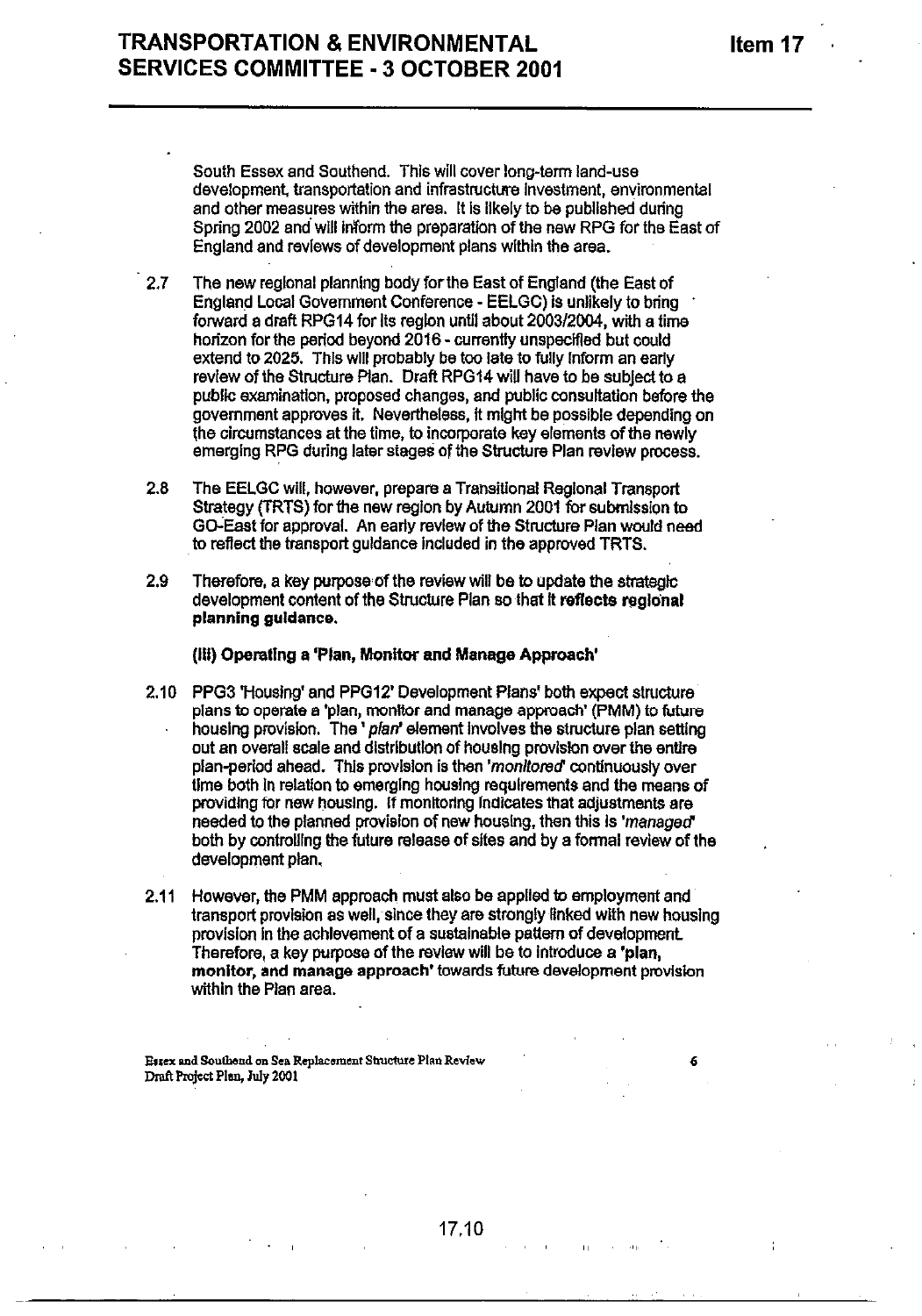### (Iv) EiP Panel Recommendations

- 2.12 During its preparation the Replacement Structure Plan was subject to an Examination in Public (EiP) before an independent panel appointed by the government. The EiP Panel Report (December 1999) recommended that various changes should be made to the Plan to Improve its policy content. Some of these changes were included within proposed modifications, which were subsequently incorporated within the final adopted Plan.
- 2.13 However, some of the Panel's recommendations covered matterswhtch were so fundamental and wide ranging, that they could not be adequately dealt with through the pmposed modifications pmcess. Therefore, the JSPAs concluded that they should be held over and constdered instead during the next review of the Plan. These matters are identitled later in this Project Plan.
- 2.14 Therefore, a key purpose of the Review will be to deal with unresolved policy matters arlslng from the EiP Panel Report which were held over from the adopted Plan.

### (v) Related Transport Studies

- 2.15 There are a number of major transport studies in progress that could have fundamental tmplications for future land-use and transport planning wlthin the Plan area. These studies are being progressed by the Department of Transport, Local Government, and the Regiona (DTLR).
- 2.16 They include the three DTLR multi-modal studies comprising the London Orbital Study ("Orbit Study"), London to South Midlands Study, and London to Ipswich Study. These studies are likely to recommend transport improvements and measures across all types of travel mode within their respective study areas in relation to meeting long-term transport requirements up to the year 2031. The three studies are likely to report during late-2001 and during 2002.
- 2.17 DTLR have also commissioned a major programme of comprehensive airports studies. The South East and East of England Regional Air Service Study (SERAS Study) is currently in progress. Its purpose Is to provide a comprehensive investigation of the options for the sustainable development of airports and alr servfces In the South East and East of England over the next 30 years. SERAS is likely to report to the government in Summer 2001, and will include policy recommendations concerning the future development of London Stansted Airport, London Southend Atrport, and smaller airfields within the Plan area. There may be wtdespread pubtic consultatton during eariy 2002 on the various options identified.

Essex and Southend on Sea Replacement Structure Plan Review 7 Draft Project Plan, July. 2001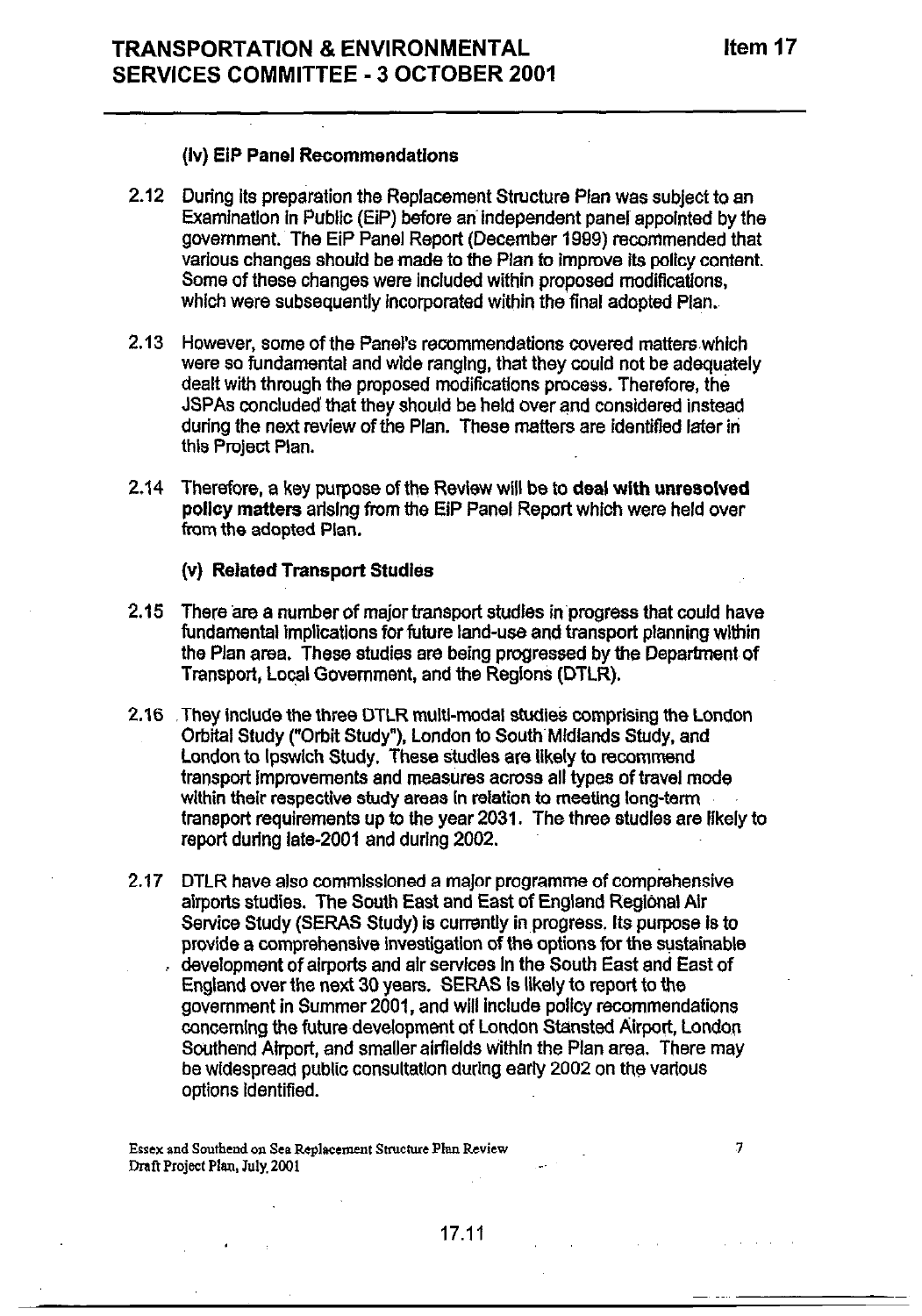8

# TRANSPORTATION & ENVIRONMENTAL SERVICES COMMITTEE - 3 OCTOBER 2001

- 2.18 The SERAS study will feed into the preparation of a UK Airports Policy White Paper which could be published in Summer 2002. This will set out Government policy, amongst other thlngs, for the long-term development of-speclflc airports within the UK.
- 2.19 All of the above transport studies are likely to cometo a conclusion during 2002, and will produce recommendations relevant to the spatial planning of the Plan area. In addition, further studies are involved, such as that on improved transport links in the Thames Gateway, including movement issues between London and Southend, required by RPGS. Therefore, a key purpose of the Review will be to consider the policy implications of major DTLT transport studies within the Plan area.

## (v) Responding to Contextual Change

- 2.20 Natlonal planning policy is constantly being updated in response to changing circumstances. It Is issued in the form of White Papers, Planning Policy Guidance notes (PPG's), Departmental Circulars, and Ministerial statements. In addition, best practice guldance is issued by a varlaty of public bodies in relation to specitic policy issues and development plan processes.
- 2.21 Demographlc, social and economic change will continue to take place within the Plan area. This will profoundly influence the local community's need for new developmeat, transport faciliiies, and community Infrastructure. Priorities for new investment, economic regeneration, and development restraint will alter over time. The Regional Development Agency (EEDA) regularly refreshes and updates its regional economic development strategy for the East of England, as do other regional and strategic partners for their various responsibilities.
- 2.22 Progress is being made on developing spatial plannlng frameworks for Europe within the context of the European Spatial Development Perspective (ESDP), including an emerging Vision for North-West Europe. Llnkages with mainland Europe and adjoining areas will develop further. The lntroductlon of Community Plans will require the mobilisatton of action amongst a wide range of agencies, bodies and individuals In both the public and private sectors. Partnership arrangements, priorftfes, and resource availability are constantly evolving and changing. It is important that the Structure Plan is kept up-to-date, well focused, and relevant to these contextual matters within the Plan area.
- 2.23 Therefore, a key purpose of the review will be to respond to major contextual changes that have taken place since the adoption of the existing Replacement Structure Plan.

Essex and Southend on Sea Replacement Structure Plan Review Draft Project Plan, July 2001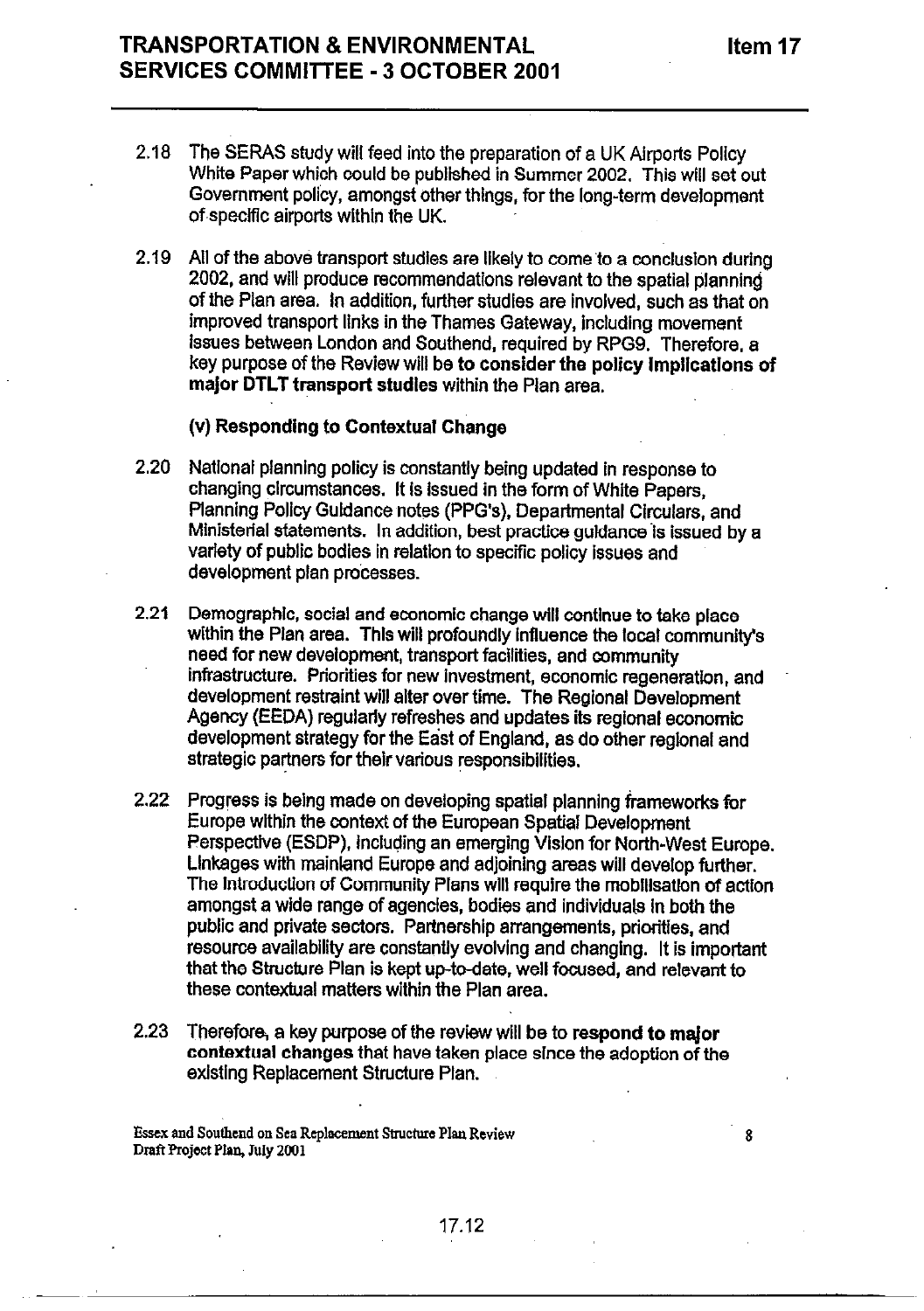Review Objective 1

To update the adopted Replacement Structure Plan to:

- roll-forward the plan-period
- reflect regional planning guidance
- implement a 'plan, monitor and manage approach'
- deal with unresolved policy matters
- consider the policy implications of key transport studies
- respond to major contextual change
- 2.24 Recent criticism of development plans generally, and structure plans specifically, concerns their over-elaboration, degree of detail rather than strategic content, and the length of time taken to prepare them. New approaches to spatial planning emerging In Europe suggest ways in which the preparation and presentation of spatial planning strategy at the strategic level could be improved. This includes more guidance on broad objectives and policy directions and on identifying cross-cutting themes linking across individual subject or topic areas.
- 2.25 In particular, the Structure Plan could be improved to give much clearer and more definite spatial guidance on 'broad strategic locations for growth', 'transport devebpment areas', 'strategfc employment sites', and other areas of major structural change. The latter will include areas of major regeneration activity.
- 2.26 The review process offers a posftive opportunity to make the Replacement Structure Plan slimmer and much more focused on genuinely strategic issues in line with current government advice. This would in turn also provide, a more appropriate strategic framework for the review of local plans, infrastructure planning which requires long-term lead-in times. community planning initiatives, and also future monitoring and review of the Plan itself.

#### Review Objective 2

To provide a Plan which is much more focused at the strategic level in relation to:

- <sup>l</sup>strategic objectives and broad policy dlrectfons across crosscutting themes
- spatial planning strategy
- genuinely strategic-level policies for the Plan area
- location-specific guidance for areas of major structural change

Essex and Southend on Sea Replacement Structure Plan Review Draft Project Plan, July 2001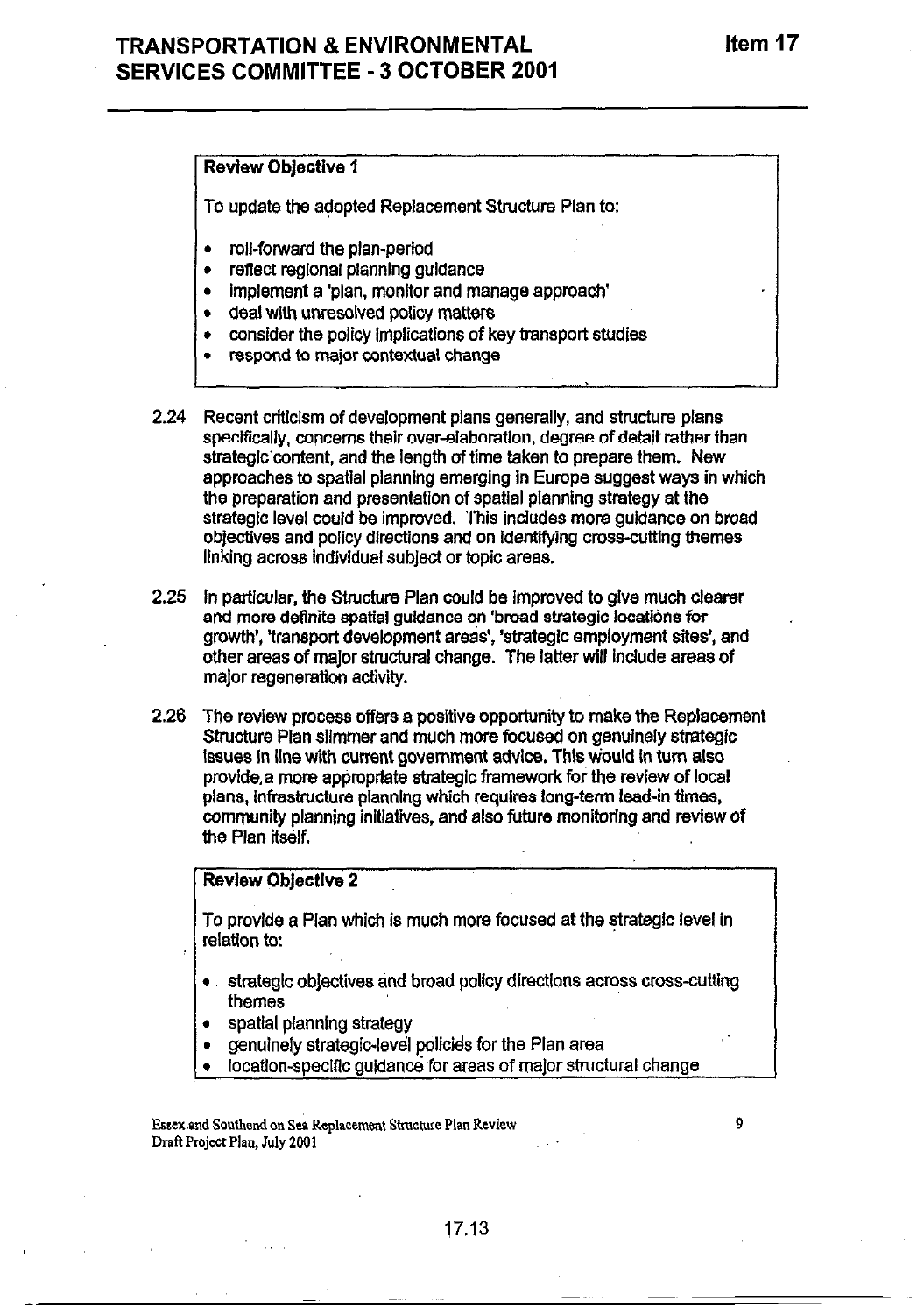#### 3. MAIN REVIEW ISSUES

#### (I) Format of the Review

- 3.1 The fonat of the review is prescribed by the statutory Development Plan Regulations and PPG12 advice (see para. 2.24). There is only a limited choice between preparing,
	- a new Replacement Structure Plan where all or the majority of existing policies are replaced by new strategic policies; or,
	- an Alteration where only key parts of the existing Plan are changed or rolled-forward.
- 3.2 The review process does not itself determine the format of the review, whether a new Replacement Plan or an Alteration. This can only be determined after taking into account the relevant factors discussed above, and the results of any background technical work carried out as part of the review process. If the review Indicates that the existing Plan is substantially out-of-date and the'scale of alterations therefore needed is fundamental, a new Replacement Plan will be justified. Conversely, an Alteration Is more likely to be appropriate where the majority of the existing Plan is still robust, but where :
	- a partial rolling-forward of the Plan is needed
	- where forecasts and assumptions have changed; or,
	- . where additional policies are needed to deal with previously unforeseen Issues
- 3.3 The JSPAs do not Intend to decide on the format of the review at the present time. This will be decided once they have considered the outcome of technical studies commissioned to support the review process (reporting in October 2001), the implications of adopting the 'plan, monitor and manage approach', the pollcy Implications of DTLR transport and other key transport studies, and any other major contextual changes.

#### (ii) Plan-Period

3.4 The base date of the review should be the 1st April 2001. This would remove historic development that has already been completed from the plan-period and over which the Structure Plan has no control. It would also enable the review to be founded on the statistioal base of the Census of Population 2001 results, which are both reliable and comprebenslve In their data coverage. Provislonal results from the Census should be available later In 2001-2002.

Essex and Southend on Sea Replacement Structure Plan Roview Draft Project Plan, July 2001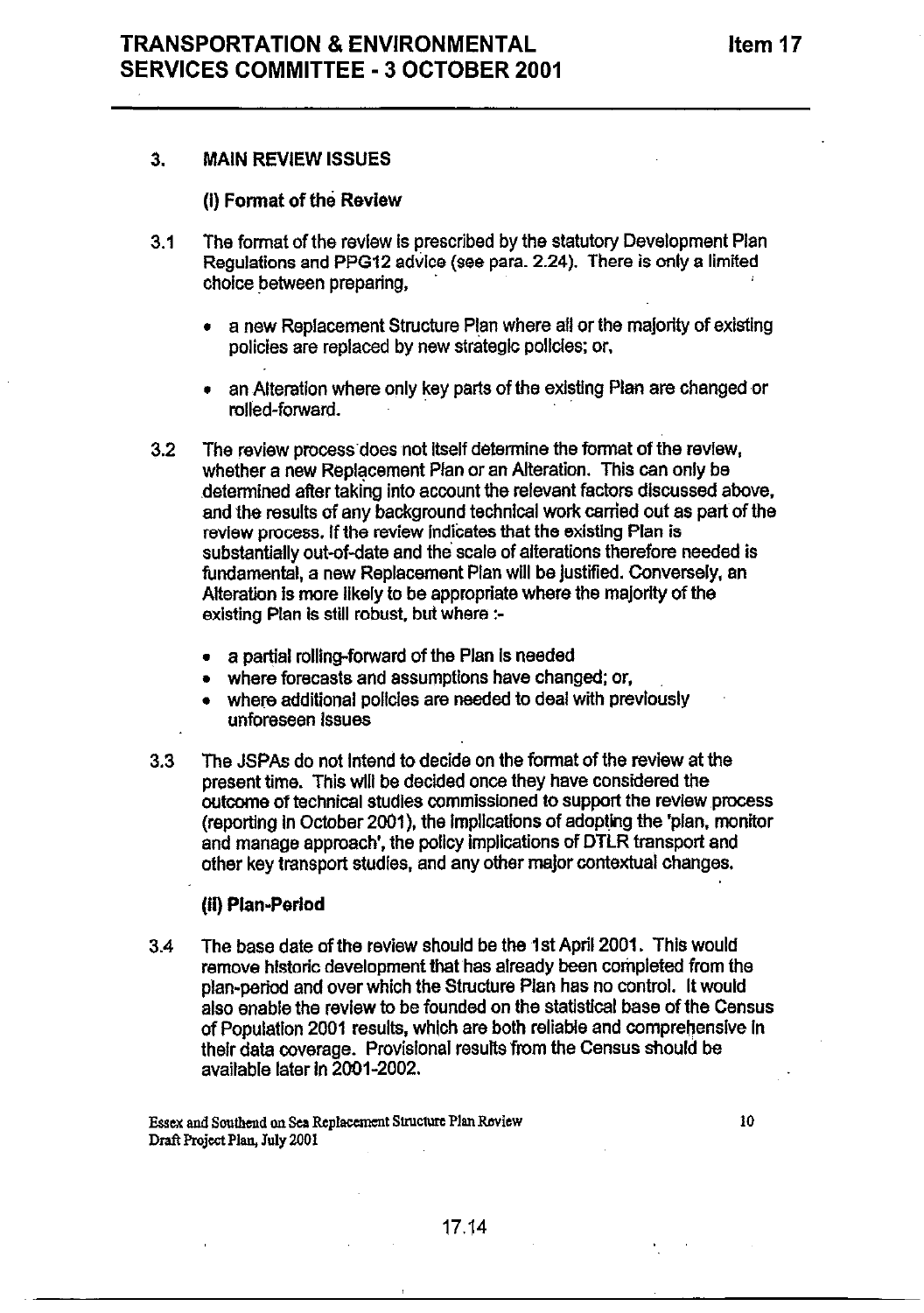- 3.5 Current regional planning guidance for the South-East (RPGg) suggests that the end date of the review should be March 2016. PPG12 states (para 6.7) that in some cases It will be sensible to adopt an end date to coincide with the end of the period for which housing provision has been considered tn RPG. There is no RPG avallable for the period beyond this date. There would be some uncertainty at present in planning much beyond 2016, sfnce this depends upon the flnal version of RPG14 for the new East of England Region. This could take at least 4-5 years to complete.
- 3.6 Nevertheless, it may be necessary for the review to provide strategic guidance for a longer time horizon well beyond 2016. This could be in relation to,
	- <sup>l</sup>Metropolitan Green Belt boundaries and provision to meet long term development needs in Green Belt areas beyond the end ofthe plan period (i.e., 2016), as required by guidance in PPG2 'Green Belts'.
	- the policy implications of airport development at London Stansted Alrport (depending on the outcome of SERAS and Airports Policy White Paper).
	- the outcome of multi-modal studies being progressed by DTLR and as required by RPGg which take a long-term vlew of transport arrangements
	- action within major areas of economic regeneration (e.g., Thames Gateway) where the programming of development, land-use change, environmental Improvements, and associated infrastructure provision could extend over 20 years or so ahead.
- 3.7 The JSPAs do not intend to decide on the end-date of the plan-period for the review at the present time. This will be decided once they have considered the outcome of technical studies commissioned to support the review process (reporting in October 2001), sub-regional planning work being undertaken for Thames Gateway and the London-Stansted-Cambridge sub-region, and the policy imp[lcatlons of DTLR transport studles. In respect of the strategic development provisions specified in the review, however, it is unlikely that the plan period can be extended beyond 2616.

### (iii) Matters' Subject to Revlew

3.8 The JSPAs have prepared a provisional list of the matters that might be included in the review. 'This list will be revised and updated as the

Essex and Southend on Sea Replacement Structure Plan Review 11 and 11 Draft Project Plan, July 2001 .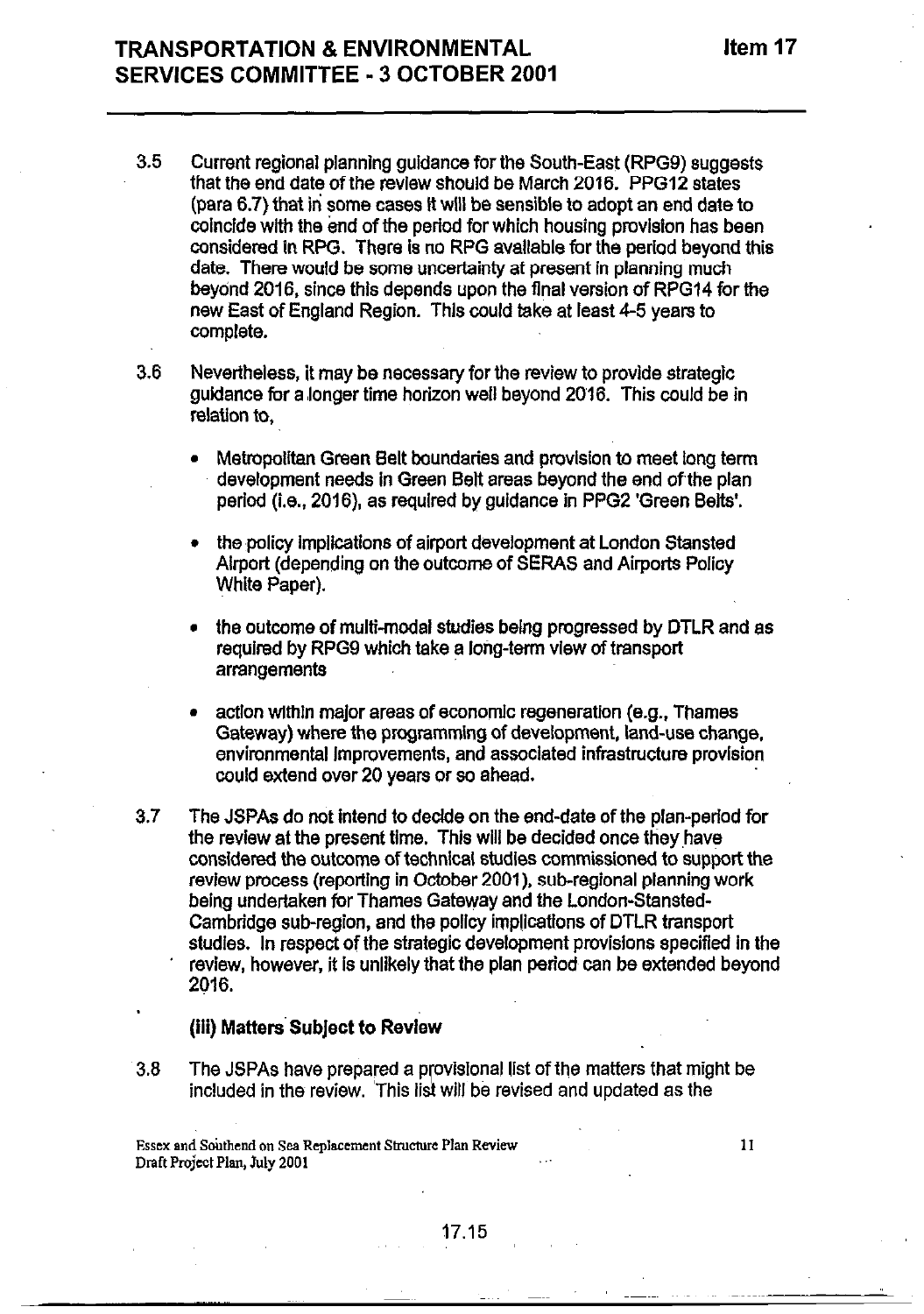technical work progresses. There is no commitment at this stage to alter<br>existing policies relating to these matters, merely to signal that they could the updated or reviewed in relation to their robustness, effectiveness, and continuing relevance. The provisional list is set out in Table 1 below.

## **Table1** Provisional review issues

| Chapter                                 | <b>Review Issues</b>                                                                                    |  |  |  |  |  |
|-----------------------------------------|---------------------------------------------------------------------------------------------------------|--|--|--|--|--|
| Vision, aims<br>and<br>core<br>strategy | Updating<br>issues arising from<br>Regional<br>Planning Guidance, national and sub-regional<br>studies. |  |  |  |  |  |
| Countryside                             | Green Belt (Panel recommendation)                                                                       |  |  |  |  |  |
| Natural resources                       | Landscape Character, Nature                                                                             |  |  |  |  |  |
|                                         | Conservation/Biodiversity, Water Resources,<br>Climate Change (technical studies)                       |  |  |  |  |  |
| Coastal conservation                    |                                                                                                         |  |  |  |  |  |
| Heritage conservation                   | Historic Environment (technical study)                                                                  |  |  |  |  |  |
| <b>Built environment</b>                | <b>Issues ansing from Urban White Paper</b>                                                             |  |  |  |  |  |
| Housing provision                       | Scale and distribution of housing provision to<br>2016                                                  |  |  |  |  |  |
|                                         | Issues arising from Demography, Housing<br>and Urban Capacity technical studies                         |  |  |  |  |  |
| Business, Industry and<br>warehousing   | Scale and distribution of employment land<br>provision to 2016                                          |  |  |  |  |  |
|                                         | Issues arising from Economy technical study                                                             |  |  |  |  |  |
|                                         | Issues arising from South East and East of                                                              |  |  |  |  |  |
|                                         | England Regional Air Service Study (SERAS)                                                              |  |  |  |  |  |
|                                         | in relation to Stansted Airport and Southend<br>Airport                                                 |  |  |  |  |  |
| Town centres and                        | Town centres hierarchy (Panel                                                                           |  |  |  |  |  |
| retailing                               | recommendation)                                                                                         |  |  |  |  |  |
|                                         | Scale and distribution of town centre (esp.                                                             |  |  |  |  |  |
|                                         | retail) development to 2016 (Town Centres                                                               |  |  |  |  |  |
|                                         | and Retail Potential technical study)                                                                   |  |  |  |  |  |
| Leisure, recreation and<br>tourism      | Tourism (technical study)                                                                               |  |  |  |  |  |
| Rural economy                           | Issues arising from Rural White Paper                                                                   |  |  |  |  |  |
| <b>Energy generation</b>                | Renewable Energy (technical study)                                                                      |  |  |  |  |  |
| <b>Transport</b>                        | <b>Issues arising from PPG13</b>                                                                        |  |  |  |  |  |
|                                         | Issues arising from multi-modal studies and                                                             |  |  |  |  |  |
|                                         | Transitional Regional Transport Strategy                                                                |  |  |  |  |  |
| Mineral extraction                      | Any change to Government policy<br>(e.g.<br>MPG <sub>6</sub>                                            |  |  |  |  |  |
| Waste management                        | to Government policy<br>Any change<br>(e.g.<br>PPG10 and Waste Strategy 2000).                          |  |  |  |  |  |

Essex and Southend on Sea Replacement Structure Plan Roview Draft Project Plan, July 2001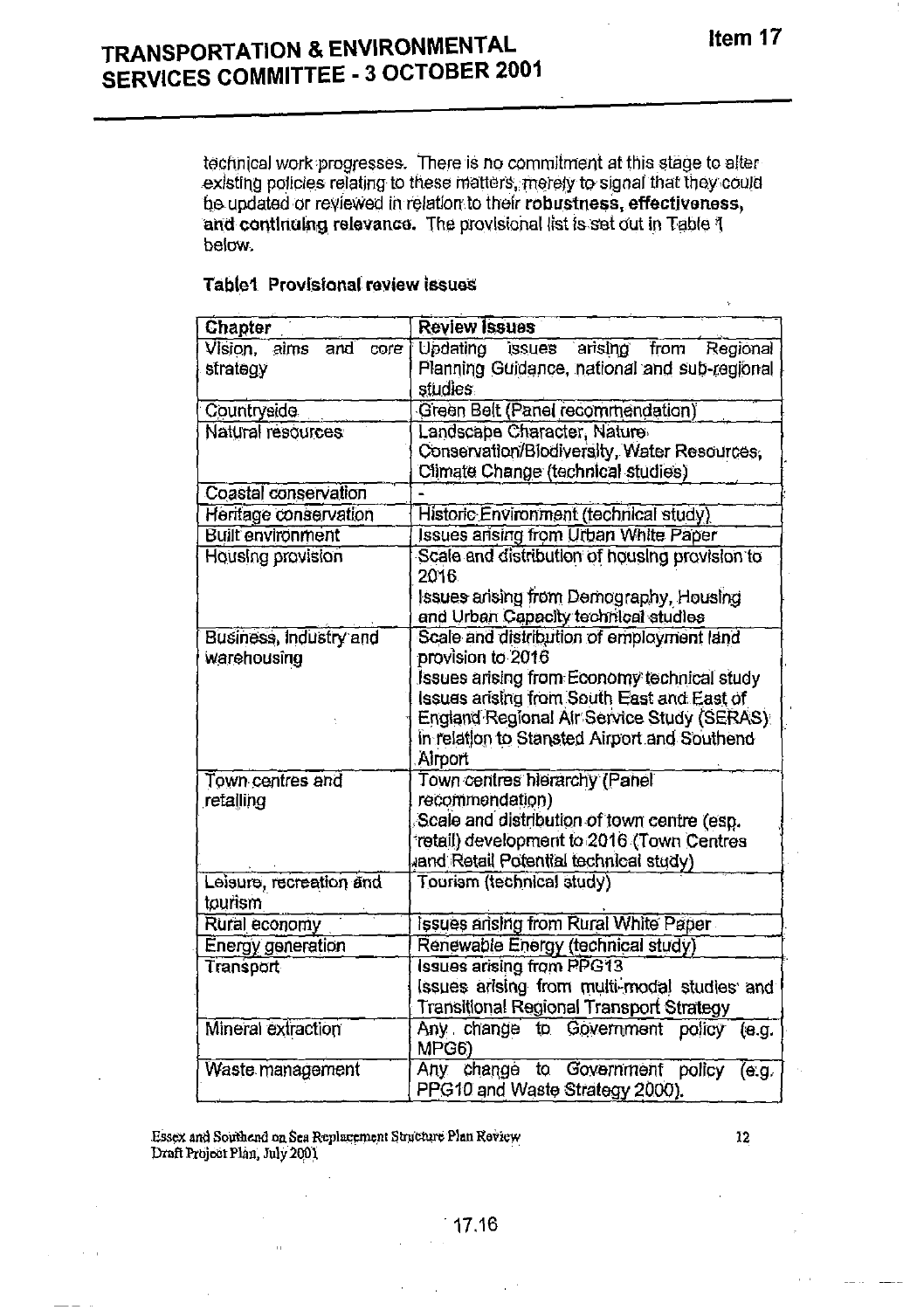$13<sup>13</sup>$ 

## **Review Objective 3**

To review selected policy matters so that the Structure Plan continues to provide robust, effective, and relevant strategic planning guidance for the Plan area.

#### 4. **Sustainability appraisal**

- $4.1$ Government policy is committed to sustainable development based upon four key objectives.
	- maintaining high and stable levels of economic growth and  $\bullet$ employment:
	- social progress which meets the needs of everyone;  $\bullet$
	- effective protection of the environment; and, a.
	- prudent use of natural resources.
- $4.2$ The statutory Development Plan Regulations require local authorities to have regard to environmental, social, and economic considerations when preparing Structure Plans. Policies in development plans should implement the land-use planning aspects of sustainable development that are capable of being addressed through the land-use planning system. Therefore, local authorities are expected to carry out a full environmental appraisal of their Structure Plans to ensure that their strategy, strategic policies, and proposals are consistent with sustainable development (para. 4.16. PPG12).
- 4.3 Current good practice is to widen the scope of environmental appraisal to consider social and economic impacts as well as environmental ones in a 'sustainability appraisal', bearing in mind national and international objectives for sustainable development. This approach is already required for the preparation of new Regional Planning Guidance and for the Mayor of London's Spatial Development Strategy.
- 4.4 The appraisal seeks to clearly identify, quantify (where appropriate), weigh up, and report upon the likely impacts of all policies/proposals. If undertaken in an iterative way during key stages of plan preparation, it provides a valuable means of improving the Plan's delivery of sustainable development within the Plan area.
- 4.5 Its scope will depend in turn on the scope of the review (see para. 3.2 above), but in order to be fully effective it must be fully integrated into each

Essex and Southend on Sea Replacement Structure Plan Review Draft Project Plan, July 2001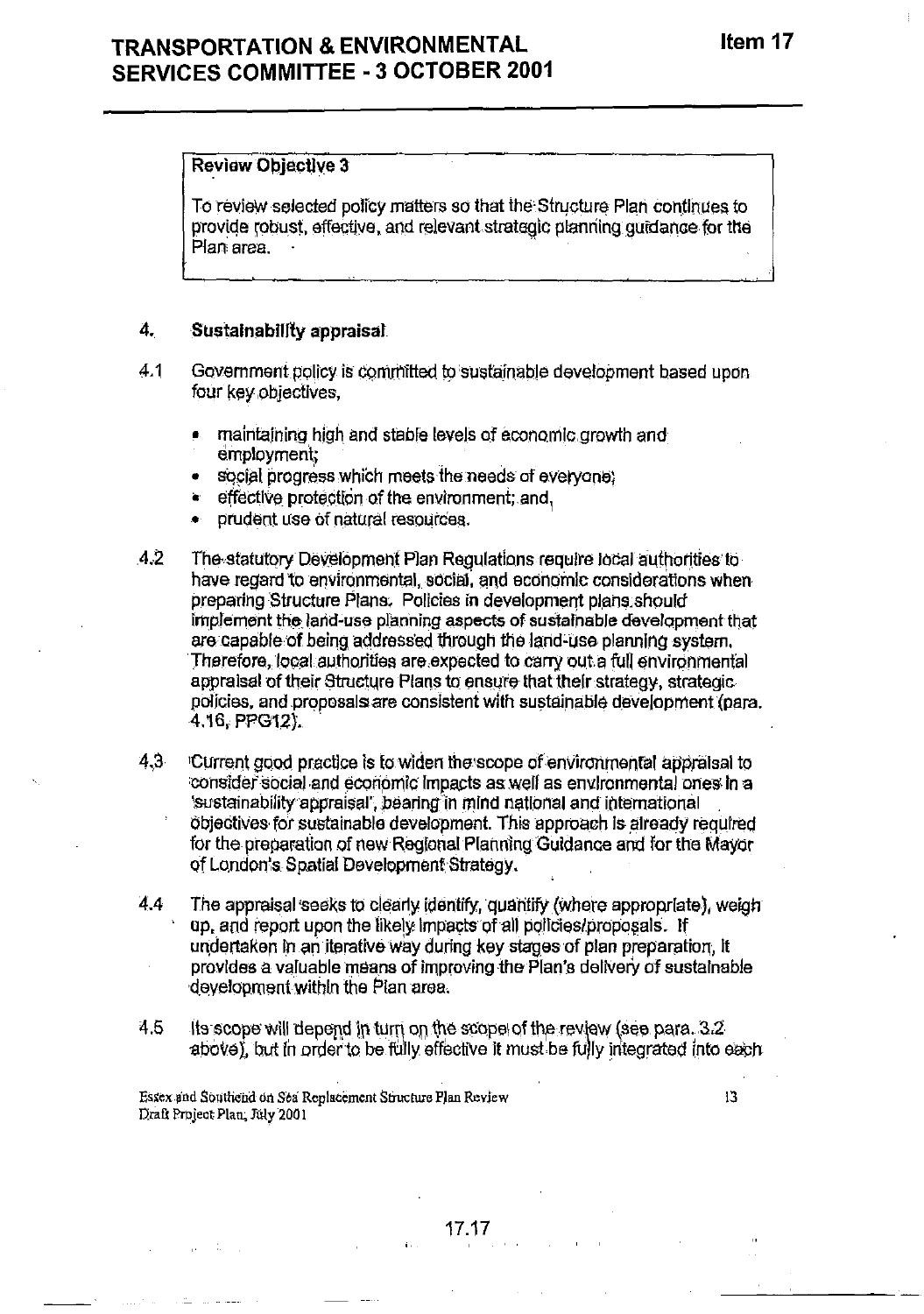key stage of the review process, including the consideration of any Predeposit consultation (including spatial development options) and the Deposit proposals. It will also focus on policies/proposals that may result In significant adverse impacts, and recommend ways in which impacts could be mitigated.

## Review Objective 4

To integrate sustainability appraisal into each key stage of the review process so that the Plan's delivery of sustainable development within the Plan area is improved, and so that any potential significant adverse impacts are properly considered and mitigated.

#### 5. **Consultation and participation**

## (i) Links with Essex Local Authorities

5.1 Member representatives from the Association of Easex Authorities and the immediately adioining district councils to Southend, attend the Joint Advisory Panel meetings as observers. In addition, there will be a separate Joint County/District Strategic Liaison Panel for Essex, also attended by a Member representative of Southend Borough Council as an observer. This will provide for discussion between elected member representatives of Essex County Council. Southend on Sea Borough Council and the twelve district planning authorities within the plan area, at key stages during the review process.

### (ii) Involvement of Key Stakeholders

 $5,2$ Consultation with, and the participation of, key stakeholders is a keyelement of development plan preparation. A wide range of representative bodies and organisations have a strong interest in the Structure Plan, whether from a subject or grea-based perspective. Accordingly, there must be close liaison between the JSPAs and key stakeholders during key stages of the review process, particularly Essex districts and boroughs. The means of key stakeholder involvement will vary but will include written consultations, meetings, and seminars.

### (iii) Participation by the General Public

 $5.3$ Ensuring ownership of the Plan by a wide range of individuals and organisations is important both for the smooth and timely review of the Plan, and for its successful implementation. Representative bodies such as the House Builders Federation (HBF) and Council for the Preservation

Essex and Southend on Sea Replacement Structure Plan Review Draft Project Plan, July 2001

 $\mathbf{e}_{\mathcal{A}} = \mathbf{e}_{\mathcal{A}}$  , where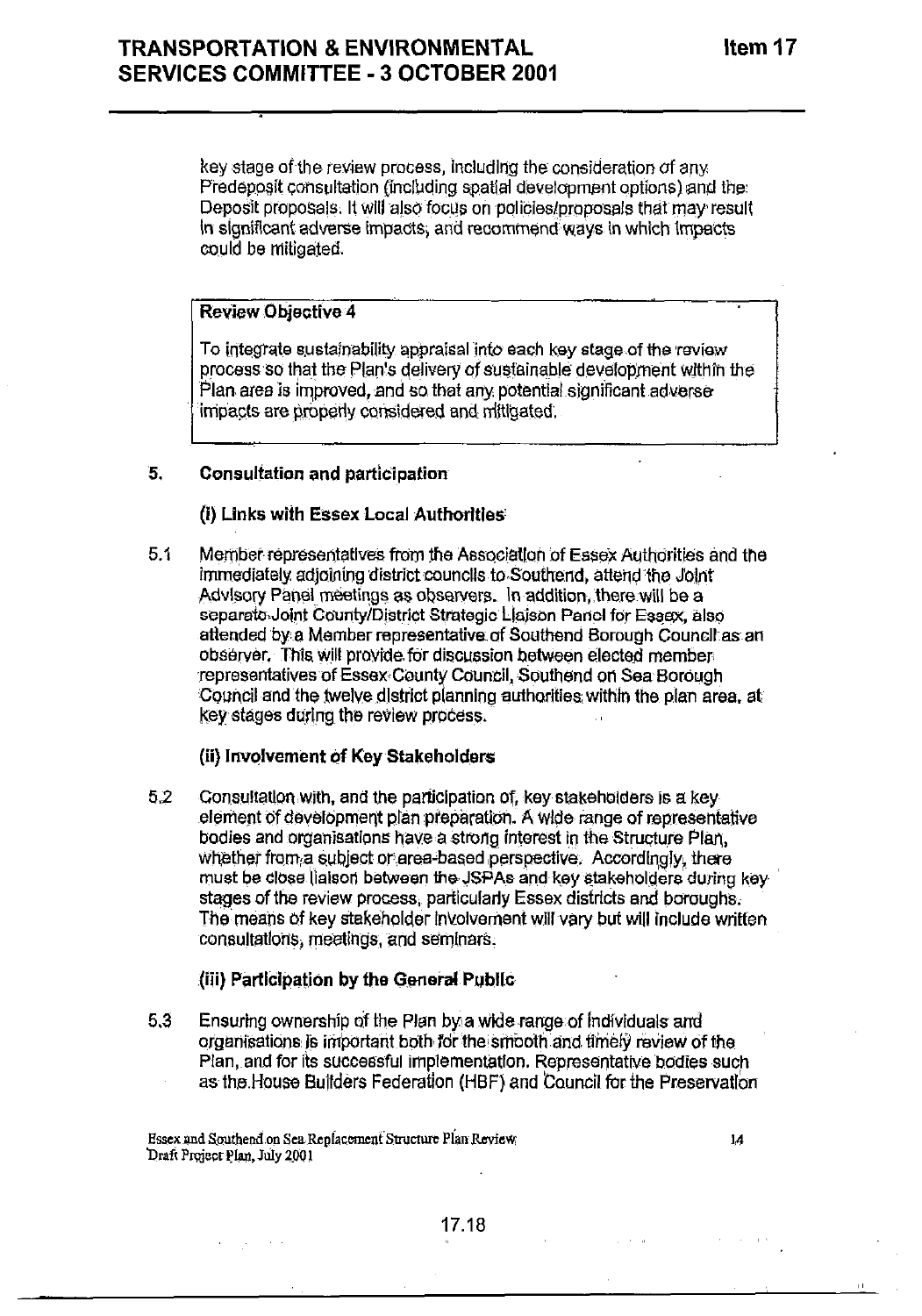of Rural Essex are usually well able to take part in the consultative process. However, engaging the general public is one of the most difficult aspects of plan preparation to achieve, particularly at the strategic level.

- 5.4 In the preparation of the adopted Replacement Structure Plan, consultation with the general public was mainly limited to the placing of advertisements, leaflets and other documents in libraries and council offices at the key pre-deposit and deposit stages. However, consideration will be given to the use of more imaginative and different channels of communication during the review process.
- $5.5<sub>1</sub>$ Questionnaire surveys, videos, CD-ROMS, and exhibitions can be used for public consultation, while there are a number of well-developed techniques available for encouraging fuller public participation, including focus groups, citizens' juries and visioning conferences. There is also increasing scope to use the internet for these purposes, for example, the use of interactive web-based consultation facilities or the development of scenario testing using HTML overlay techniques, accessible by predefined audiences
- $5.6$ Government advice is that local planning authorities need not prepare a full draft of the development plan before the deposit stage, although they must consult certain statutory bodies before they finally determine the content of their plan proposals. The JSPAs intend to undertake Predeposit consultation on draft spatial development options in place of a pre-deposit. draft plan, and efforts to encourage public participation will be particularly focused on this stage (see programme below), using appropriate techniques.

# Review Oblective 5

To review the Plan in consultation with key stakeholders and the general public.

#### $6 -$ Programme and fimescale

- $6.1$ A number of background technical studies have already started as part of the JSPAs' requiar survey and monitoring process. These are scheduled to conclude in the autumn of 2001 and will inform the preparation of draft spatial development options in 2002. At the same time the JSPAs intend to publish the first Replacement Structure Plan Annual Monitoring Report in January 2002.
- $6.2$ Once full Predeposit consultation on the draft spatial development options has been carried out, the Review programme will follow the statutory

Essex and Soutliend on Sea Replacement Structure Plan Review Draft Project Plan, July 2001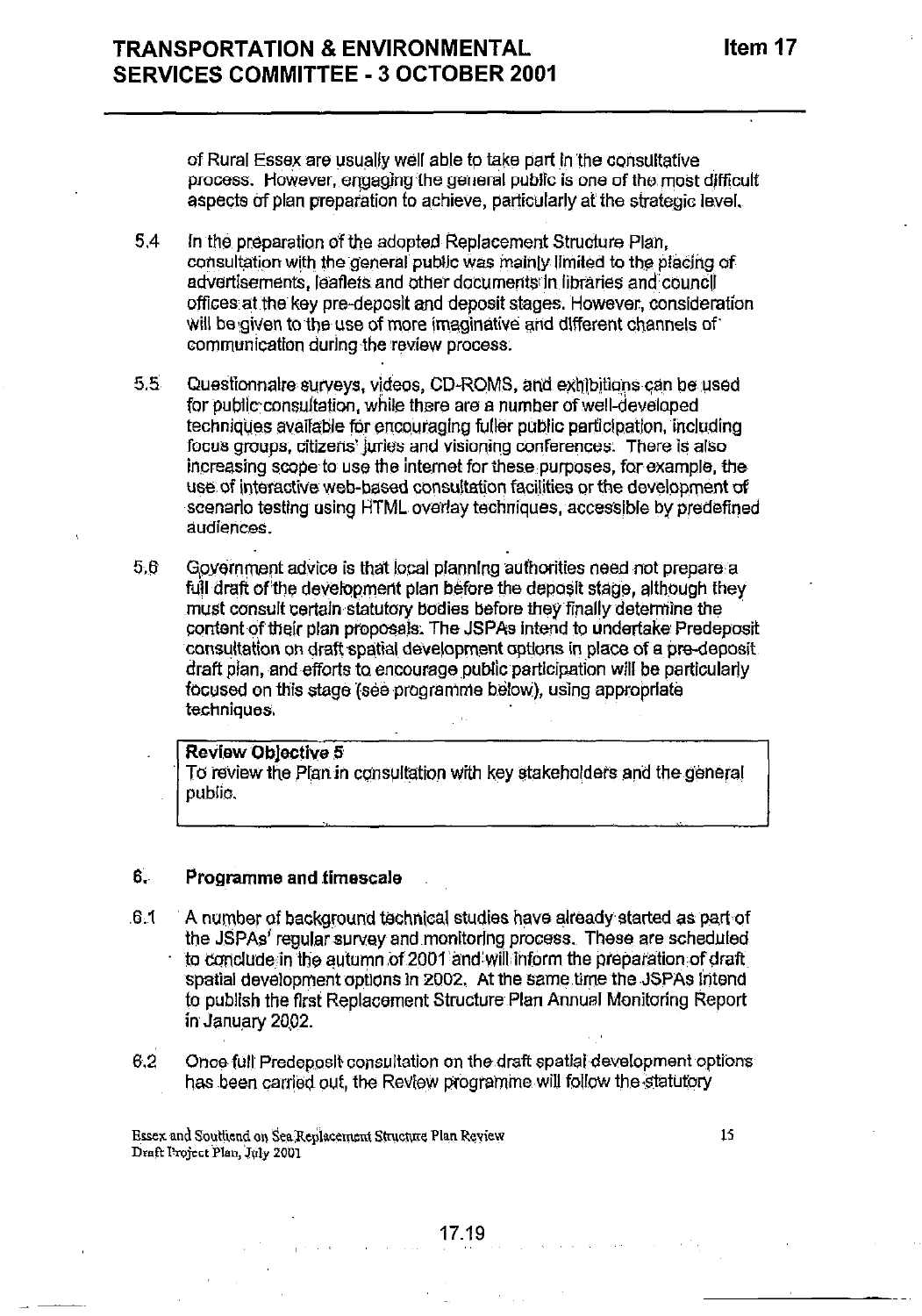stages of Deposit of proposals, Examination in Public (EIP), report of the EIP Panel, deposit of Statement of Decisions and Proposed Modifications (if any), before eventual Adoption of the proposals by the JSPAs. These statutory stages are prescribed in the Development Plan Regulations and are mandatory. There is no flexibility to alter the process, although the JSPAs will have some control over the timing of various stages.

 $63$ An indicative timetable for this programme is set out in the table below. and the resources available for achieving it in the next section. However, the timetable may be influenced by external factors not under the JSPAs' control, particularly the publication of key strategic studies, and may be subject to subsequent review. A further consideration is the timing and progress of the current round of Local Plan Reviews being undertaken by Borough and District Councils in conformity with the Adopted Replacement Structure Plan. The nature and scale of objections received at deposit stage is also a key factor in influencing the time needed to prepare for the Examination in Public and for the EIP Panel to make its subsequent report to the JSPAs.

| Stage                                                          | To be completed by           |  |  |  |  |
|----------------------------------------------------------------|------------------------------|--|--|--|--|
| Technical studies                                              | 4 <sup>th</sup> quarter 2001 |  |  |  |  |
| Predeposit consultation<br>(Draft spatial development options) | 2 <sup>nd</sup> quarter 2002 |  |  |  |  |
| Deposit of proposals                                           | 1 <sup>st</sup> quarter 2003 |  |  |  |  |
| <b>Examination in Public</b>                                   | $4m$ quarter 2003            |  |  |  |  |
| Proposed modifications                                         | 2 <sup>nd</sup> quarter 2004 |  |  |  |  |
| Adoption of proposals by JSPAs                                 | $4m$ quarter 2004            |  |  |  |  |
|                                                                |                              |  |  |  |  |

### Review Objective 6

To carry out the review in accordance with the programme above, subject to regular monitoring and assessment using the principles of good project. management.

Essex and Southend on Sea Replacement Structure Plan Review. Draft Project Plan, July 2001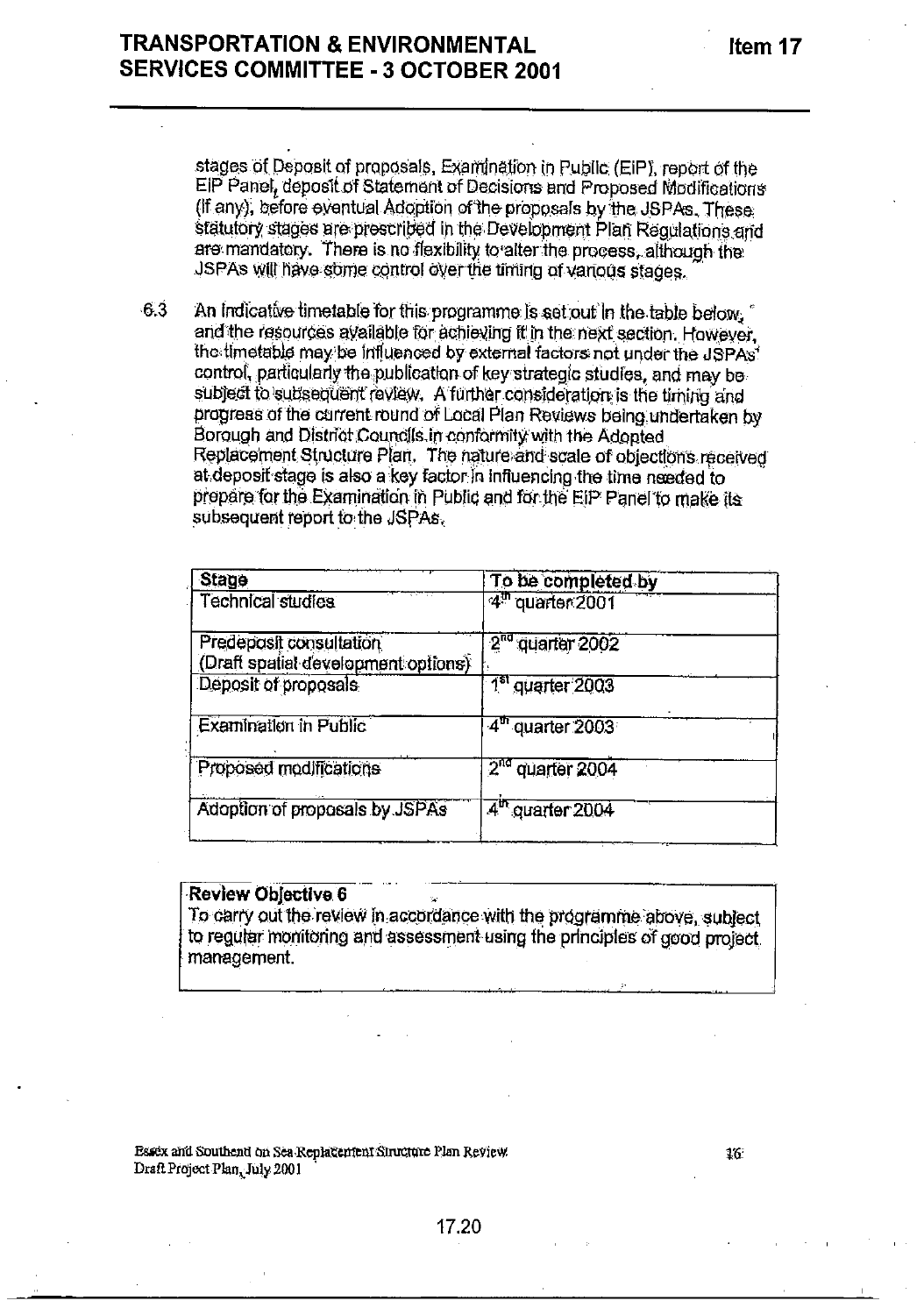#### $\mathbf{r}_\perp$ **Resources**

 $7.1$ The resources required to prepare a review of the Plan have been estimated for each stage of plan preparation and by the financial year in which they are likely to fall due. The estimate is based on known and budgeted data for the technical studies and on the costs incurred for equivalent stages of the recently adopted plan. The current estimate of required resources is as follows:

| $E$ 000s)                  | 2000/1         | 2001/2          | 2002/3 | 2003/4    | 2004/5   | Total           |
|----------------------------|----------------|-----------------|--------|-----------|----------|-----------------|
| <b>Fechnical</b>           |                |                 |        |           |          |                 |
| <b>Studies/Consultancy</b> | 55,            | 295             | 100    |           | O        | 450             |
| Sustainability Appraisal   | 0              | 10              | 40     | n         | 0        | $20^{\circ}$    |
| Predeposit Consultation    | $\overline{0}$ | $\overline{20}$ | $-50$  | ٥         | ัง       | $\overline{70}$ |
| Jeposit of Proposals       |                | Ő               | 55     | 35        | $\sigma$ | $\overline{50}$ |
| Examination in Public      |                |                 | 5      | 100       | Ö        | 10 <sub>5</sub> |
| Proposed Modifications     | 0              | 0               |        | 35        | 30       | 65              |
| Adoption of Proposals      |                |                 |        | $\cdot 0$ | 70       | $\overline{70}$ |
| $\sqrt{5}$                 | 55             | 325             | 220    | 170       | 100      | 870             |

- rģ. The resources identified in the table reflect the direct additional costs for preparing the review. They do not include the ongoing staff and associated costs of the JSPAs. Apart from the currently ongoing technical studies, the resources are required to fund the administrative and legal requirements set out in the Development Plan Requisitions. These requirements generally cover the cost of advertising the proposals at each stage of the process, printing and publishing the Pian documents and financing the costs of the Examination in Public. The costs will be apportioned between the JSPAs, as previously agreed, on the basis of population - currently 88% Essex County Council and 12% Southend on Sea Boraugh Council.
- $"3"$ The estimate of required resources will be closely monitored and kept lunder review. The actual resources required will depend on the format and scope of the review of the Plan to be undertaken (see paragraph 3.3. above). In addition there could be a need for extra resources to fund:
	- additional technical investigations, to update and maintain the ۰. relevance of the current studies throughout the Plan preparation process:
	- development of a consultation process, to ensure involvement and ۰ ownership of the Plan by a wide range of individuals and local organisations;

Issex and Southend on Sea Replacement Structure Plan Review Iraft Project Plan, July 2001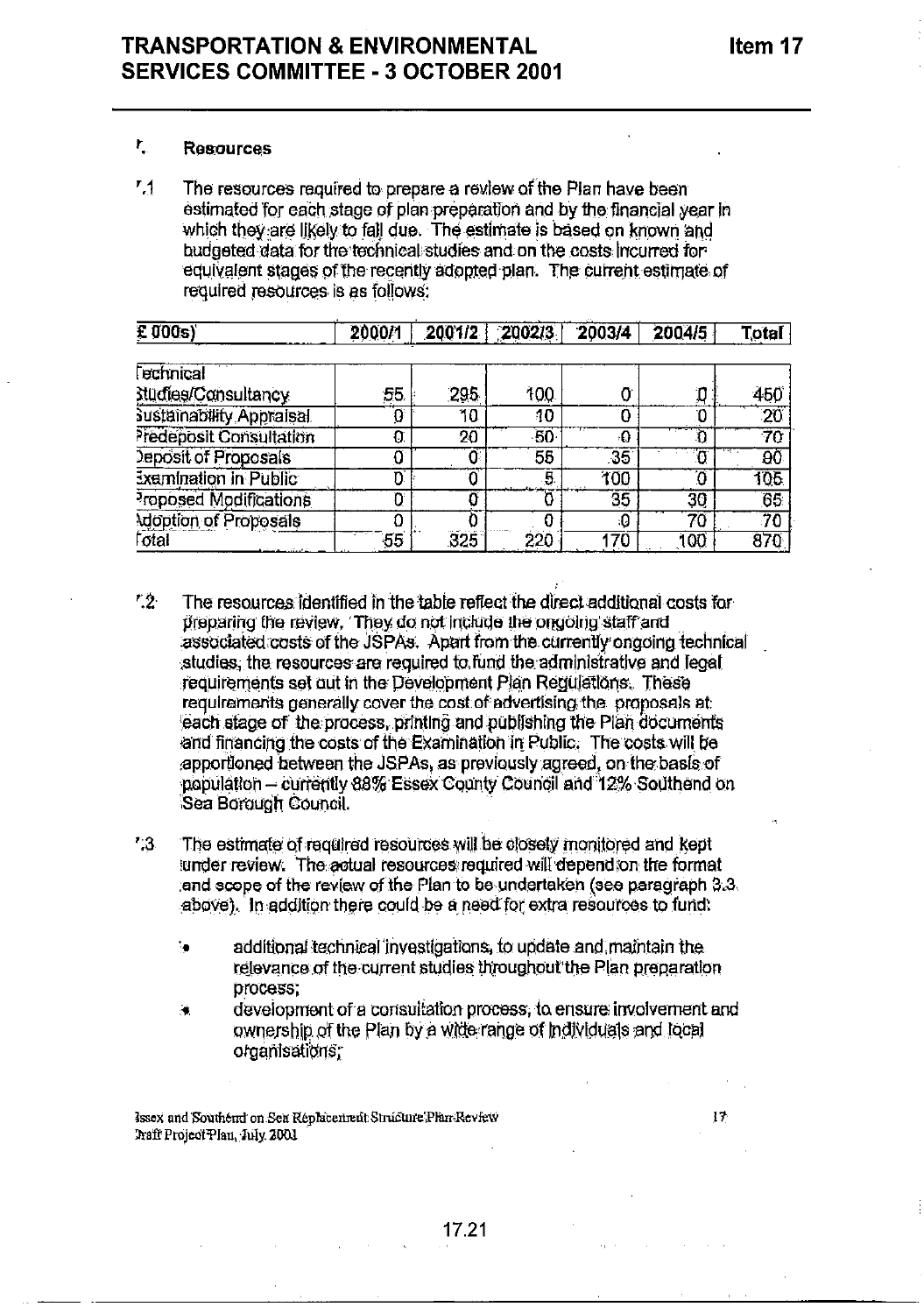Review Objective 7<br>To use resources in the most economic, efficient and effective way in<br>accordance with the principles of Best Value to complete the review.

Essex and Southend on Sea Replacement Structure Plan Review Draft Project Plan, July 2001

 $\ddot{\phantom{a}}$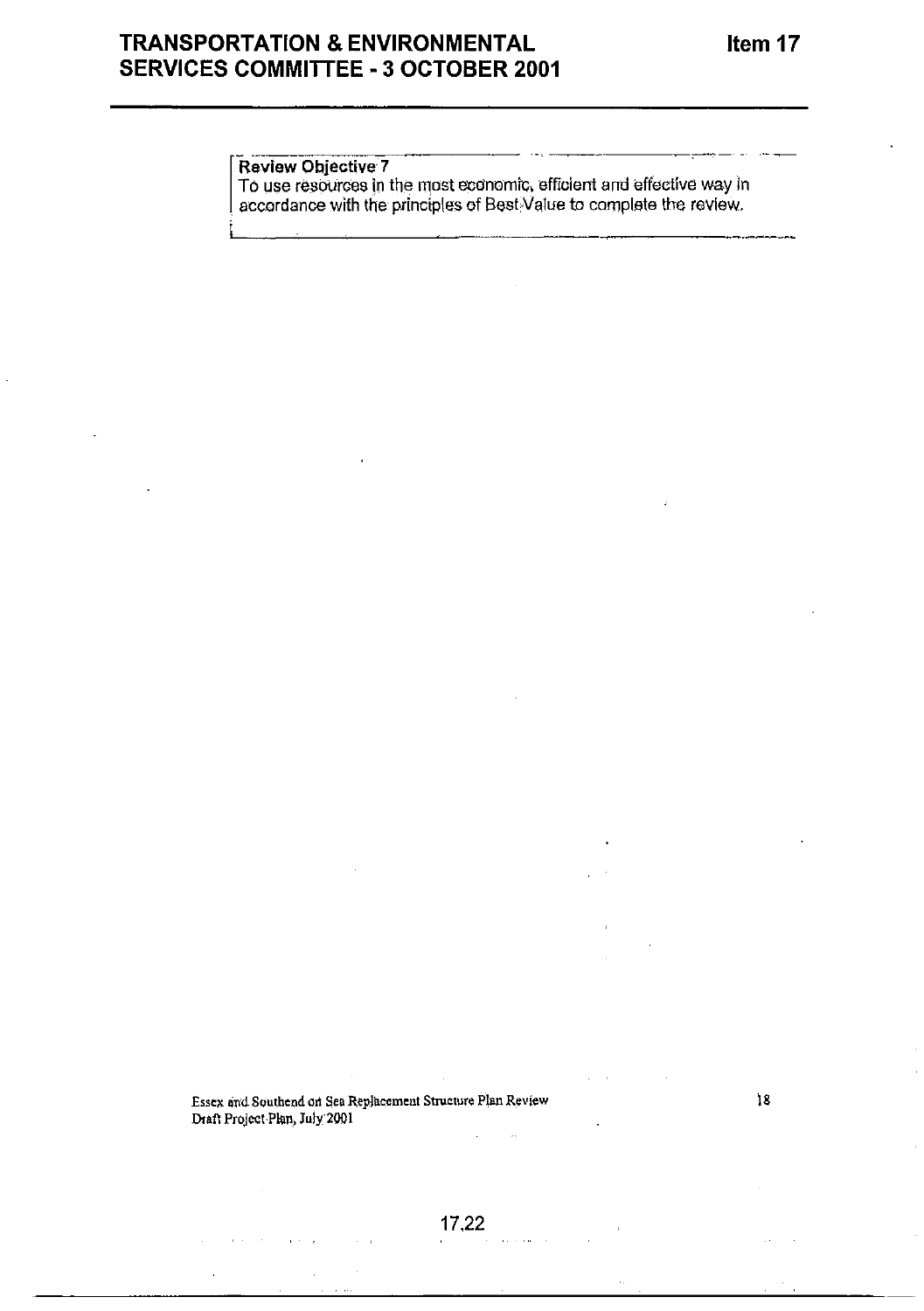#### **Background documents**

Town and Country Planning Act 1990.

Town and Country Planning (Development Plan) Regulations 1999.

Essex and Southend on Sea Replacement Structure Plan, Adopted April 2001.

PPG3 Housing. DETR, 2000

PPG11 Regional Planning, DETR, 2000.

PPG12 Development Plans, DETR, 1999.

RPG9 Regional Planning Guidance for the South East, DETR, 2001.

Modernising planning, Policy statement by the Minister for the Regions, Regeneration and Planning. DETR, 1998.<br>Department's good practice guide to sustainability appraisal of regional

planning guldance. DETR, 2000.

Best Value Performance Indicators for 2001/2002, DETR, 2000.

Examination of the operation and effectiveness of the structure planning. process. DETR, 1999.

European Spatial Development Perspective, Marriber States of the European Union, 1998.

#### Bisex and Southend on Sea Replacement Structure Plan Review Draft Project Plan, July 2001

Ý9

17.23